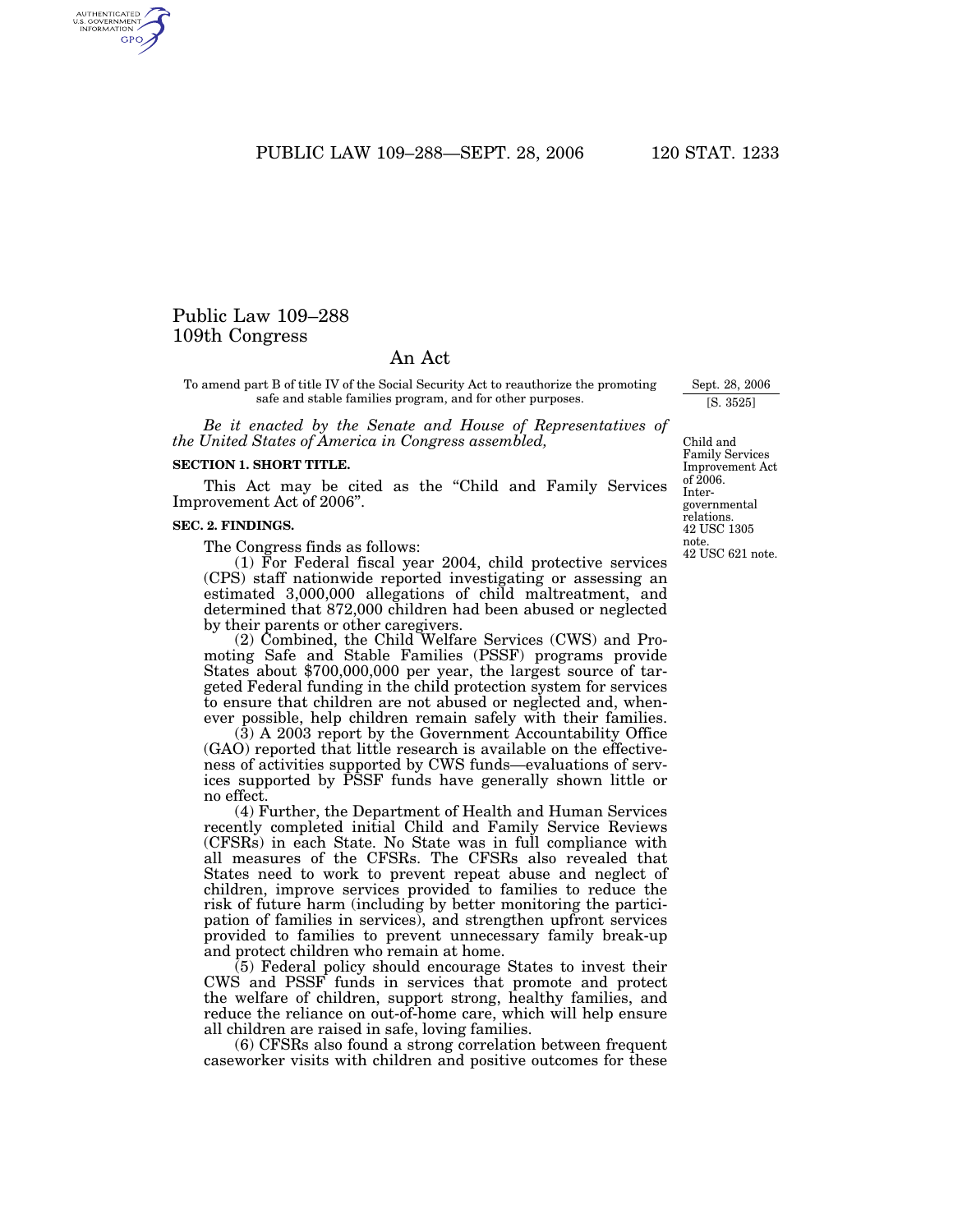children, such as timely achievement of permanency and other indicators of child well-being.

(7) However, a December 2005 report by the Department of Health and Human Services Office of Inspector General found that only 20 States were able to produce reports to show whether caseworkers actually visited children in foster care on at least a monthly basis, despite the fact that nearly all States had written standards suggesting monthly visits were State policy.

(8) A 2003 GAO report found that the average tenure for a child welfare caseworker is less than 2 years and this level of turnover negatively affects safety and permanency for children.

(9) Targeting CWS and PSSF funds to ensure children in foster care are visited on at least a monthly basis will promote better outcomes for vulnerable children, including by preventing further abuse and neglect.

(10) According to the Office of Applied Studies of the Substance Abuse and Mental Health Services Administration, the annual number of new uses of Methamphetamine, also known as ''meth,'' has increased 72 percent over the past decade. According to a study conducted by the National Association of Counties which surveyed 500 county law enforcement agencies in 45 states, 88 percent of the agencies surveyed reported increases in meth related arrests starting 5 years ago.

(11) According to the 2004 National Survey on Drug Use and Health, nearly 12,000,000 Americans have tried methamphetamine. Meth making operations have been uncovered in all 50 states, but the most wide-spread abuse has been concentrated in the western, southwestern, and Midwestern United States.

(12) Methamphetamine abuse is on the increase, particularly among women of child-bearing age. This is having an impact on child welfare systems in many States. According to a survey administered by the National Association of Counties (''The Impact of Meth on Children''), conducted in 300 counties in 13 states, meth is a major cause of child abuse and neglect. Forty percent of all the child welfare officials in the survey reported an increase in out-of-home placements because of meth in 2005.

(13) It is appropriate also to target PSSF funds to address this issue because of the unique strain the meth epidemic puts on child welfare agencies. Outcomes for children affected by meth are enhanced when services provided by law enforcement, child welfare and substance abuse agencies are integrated.

# **SEC. 3. REAUTHORIZATION OF THE PROMOTING SAFE AND STABLE FAMILIES PROGRAM.**

(a) FUNDING OF MANDATORY GRANTS AT \$345 MILLION PER FISCAL YEAR.—Effective October 1, 2006, section 436(a) of the Social Security Act  $(42 \text{ U.S.C. } 629f(a))$  is amended by striking "fiscal year 2006." and all that follows and inserting "each of fiscal years 2007 through 2011''.

(b) FUNDING OF DISCRETIONARY GRANTS.—Section 437(a) of such Act  $(42 \text{ U.S.C. } 629g(a))$  is amended by striking "2002 through 2006'' and inserting ''2007 through 2011''.

42 USC 629f note. Effective date.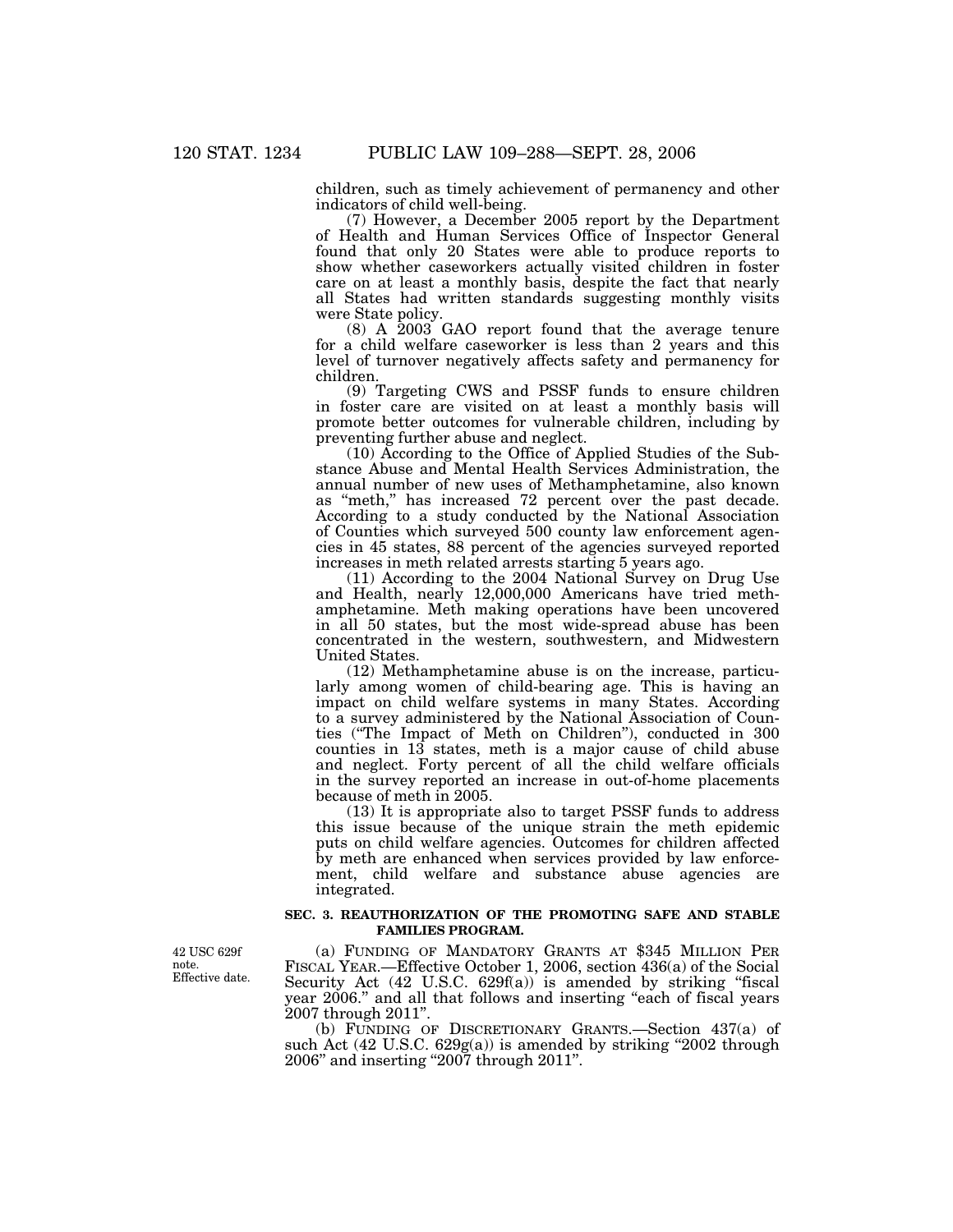(c) AVAILABILITY OF PROMOTING SAFE AND STABLE FAMILIES RESOURCES FOR FISCAL YEAR 2006.—

(1) APPROPRIATION.—Out of any money in the Treasury of the United States not otherwise appropriated, there are appropriated to the Secretary of Health and Human Services  $\frac{$40,000,000}{436}$  for fiscal year 2006 to carry out section 436 of the Social Security Act, in addition to any amount otherwise made available for fiscal year 2006 to carry out such section.

(2) AVAILABILITY OF FUNDS.—Notwithstanding sections 434(b)(2) and 436(b)(3) of such Act, the amount appropriated under paragraph (1) of this subsection—

(A) shall remain available for expenditure through fiscal year 2009 solely for the purpose described in section  $436(b)(4)(B)(i)$  of such Act;

(B) shall not be used to supplant any Federal funds paid under part E of title IV of such Act that could be used for that purpose; and

 $(C)$  shall not be made available to any Indian tribe or tribal consortium.

(d) ELIMINATION OF FINDINGS.—Section 430 of such Act (42 U.S.C. 629) is amended by striking all through "(b) PURPOSE.— The purpose'' and inserting the following:

### **''SEC. 430. PURPOSE.**

''The purpose''.

(e) ANNUAL BUDGET REQUESTS, SUMMARIES, AND EXPENDITURE REPORTS.—

(1) IN GENERAL.—Section  $432(a)(8)$  of such Act (42 U.S.C.  $629b(a)(8)$ ) is amended—

 $(A)$  by inserting " $(A)$ " after " $(8)$ "; and

(B) by adding at the end the following:

''(B) provides that, not later than June 30 of each year, the State will submit to the Secretary—

"(i) copies of forms CFS  $101$ -Part I and CFS  $101$ -Part II (or any successor forms) that report on planned child and family services expenditures by the agency for the immediately succeeding fiscal year; and

"(ii) copies of forms CFS 101–Part I and CFS 101– Part II (or any successor forms) that provide, with respect to the programs authorized under this subpart and subpart 1 and, at State option, other programs included on such forms, for the most recent preceding fiscal year for which reporting of actual expenditures is complete—

''(I) the numbers of families and of children served by the State agency;

''(II) the population served by the State agency; ''(III) the geographic areas served by the State agency; and

''(IV) the actual expenditures of funds provided

to the State agency; and".<br>(2) ANNUAL SUBMISSION OF STATE REPORTS TO CONGRESS.— Section 432 of such Act (42 U.S.C. 629b) is amended by adding at the end the following:

''(c) ANNUAL SUBMISSION OF STATE REPORTS TO CONGRESS.— The Secretary shall compile the reports required under subsection  $(a)(8)(B)$  and, not later than September 30 of each year, submit such compilation to the Committee on Ways and Means of the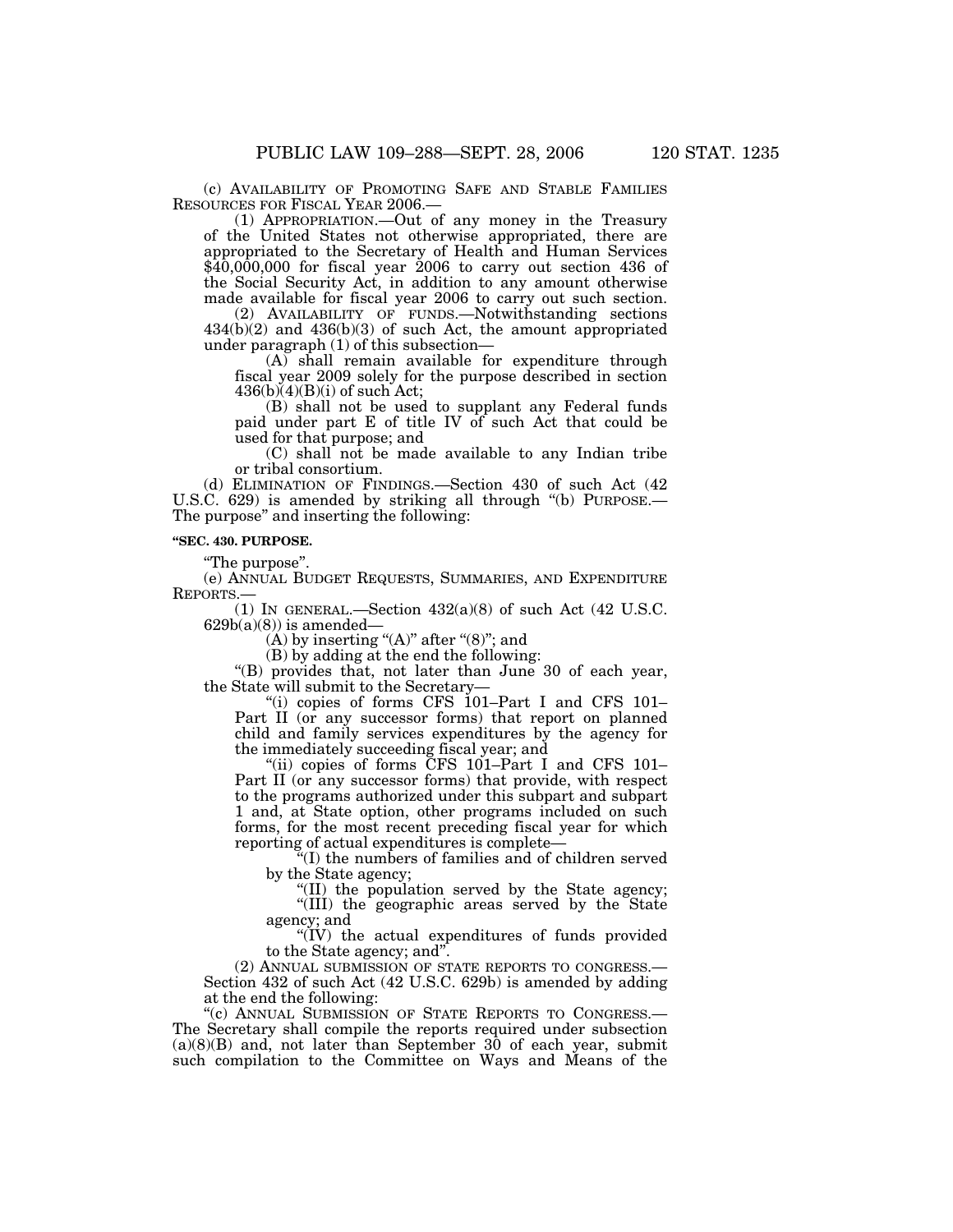House of Representatives and the Committee on Finance of the Senate.''.

42 USC 629b note.

(3) EFFECTIVE DATE; INITIAL DEADLINES FOR SUBMISSIONS.— The amendments made by this subsection take effect on the date of enactment of this Act. Each State with an approved plan under subpart 1 or 2 of part B of title IV of the Social Security Act shall make its initial submission of the forms required under section 432(a)(8)(B) of the Social Security Act to the Secretary of Health and Human Services by June 30, 2007, and the Secretary of Health and Human Services shall submit the first compilation required under section 432(c) of the Social Security Act by September 30, 2007.

(f) LIMITATION ON ADMINISTRATIVE COST REIMBURSEMENT.— (1) IN GENERAL.—Section 434 of such Act (42 U.S.C. 629d) is amended—

(A) in subsection (a), by inserting '', subject to subsection (d)," after "shall"; and

(B) by adding at the end the following:

"(d) LIMITATION ON REIMBURSEMENT FOR ADMINISTRATIVE COSTS.—The Secretary shall not make a payment to a State under this section with respect to expenditures for administrative costs during a fiscal year, to the extent that the total amount of the expenditures exceeds 10 percent of the total expenditures of the State during the fiscal year under the State plan approved under section 432."

42 USC 629d note.

(2) EFFECTIVE DATE.—The amendments made by paragraph (1) shall apply to expenditures made on or after October 1, 2007.

# **SEC. 4. TARGETING OF PROMOTING SAFE AND STABLE FAMILIES PRO-GRAM RESOURCES.**

(a) SUPPORT FOR MONTHLY CASEWORKER VISITS.—

(1) RESERVATION AND USE OF FUNDS.—Section 436(b) of the Social Security Act (42 U.S.C. 629f(b)) is amended by adding at the end the following:

''(4) SUPPORT FOR MONTHLY CASEWORKER VISITS.—

''(A) RESERVATION.—The Secretary shall reserve for allotment in accordance with section  $43\dot{3}(e)$ —

''(i) \$5,000,000 for fiscal year 2008;

''(ii) \$10,000,000 for fiscal year 2009; and

"(iii)  $$20,000,000$  for each of fiscal years  $2010$  and 2011.

''(B) USE OF FUNDS.—

''(i) IN GENERAL.—A State to which an amount is paid from amounts reserved under subparagraph (A) shall use the amount to support monthly caseworker visits with children who are in foster care under the responsibility of the State, with a primary emphasis on activities designed to improve caseworker retention, recruitment, training, and ability to access the benefits of technology.

''(ii) NONSUPPLANTATION.—A State to which an amount is paid from amounts reserved pursuant to subparagraph  $(A)$  shall not use the amount to supplant any Federal funds paid to the State under part E that could be used as described in clause (i).''.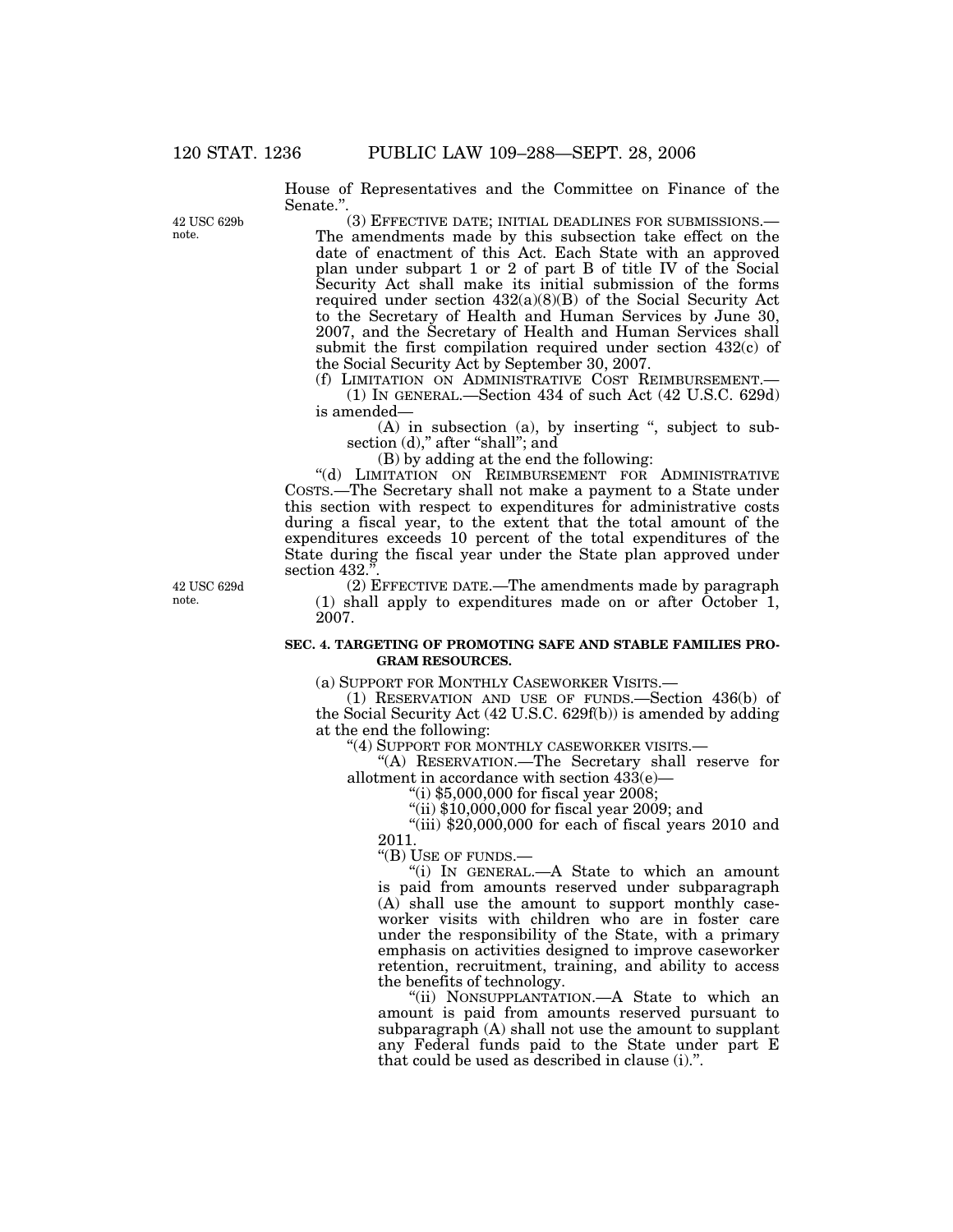(2) ALLOTMENT OF FUNDS.—Section 433 of such Act (42 U.S.C. 629c) is amended—

 $(A)$  in subsection  $(d)$ , by inserting "subsection  $(a)$ ,  $(b)$ , or (c) of'' before ''this section'' the 1st and 2nd places it appears; and

(B) by adding at the end the following:

"(e) ALLOTMENT OF FUNDS RESERVED TO SUPPORT MONTHLY CASEWORKER VISITS.—

"(1) TERRITORIES.— From the amount reserved pursuant to section 436(b)(4)(A) for any fiscal year, the Secretary shall allot to each jurisdiction specified in subsection (b) of this section, that has provided to the Secretary such documentation as may be necessary to verify that the jurisdiction has complied with section  $436(b)(4)(B)(ii)$  during the fiscal year, an amount determined in the same manner as the allotment to each of such jurisdictions is determined under section 423 (without regard to the initial allotment of \$70,000 to each State).

"(2) OTHER STATES.—From the amount reserved pursuant to section 436(b)(4)(A) for any fiscal year that remains after applying paragraph (1) of this subsection for the fiscal year, the Secretary shall allot to each State (other than an Indian tribe) not specified in subsection (b) of this section, that has provided to the Secretary such documentation as may be necessary to verify that the State has complied with section  $436(b)(4)(B)(ii)$  during the fiscal year, an amount equal to such remaining amount multiplied by the food stamp percentage of the State (as defined in subsection  $(c)(2)$  of this section) for the fiscal year, except that in applying subsection  $(c)(2)(A)$ of this section, 'subsection  $(e)(2)$ ' shall be substituted for 'such paragraph (1)'.".

(3) PAYMENTS TO STATES.—Section 434(a) of such Act (42 U.S.C. 629d(a)), as amended by section  $3(f)(1)$  of this Act, is amended by striking ''the lesser of—'' and all that follows and inserting the following: ''the sum of—

" $(1)$  the lesser of-

"(A)  $75$  percent of the total expenditures by the State for activities under the plan during the fiscal year or the immediately succeeding fiscal year; or

''(B) the allotment of the State under subsection (a), (b), or (c) of section 433, whichever is applicable, for the fiscal year; and

" $(2)$  the lesser of-

"(A) 75 percent of the total expenditures by the State in accordance with section  $436(b)(4)(B)$  during the fiscal year or the immediately succeeding fiscal year; or

"(B) the allotment of the State under section  $433(e)$ for the fiscal year.''.

(b) SUPPORT FOR TARGETED GRANTS TO INCREASE THE WELL BEING OF, AND TO IMPROVE THE PERMANENCY OUTCOMES FOR, CHIL-DREN AFFECTED BY METHAMPHETAMINE OR OTHER SUBSTANCE ABUSE -

(1) RESERVATION OF FUNDS.—Section 436(b) of such Act  $(42 \text{ U.S.C. } 629f(b))$ , as amended by subsection  $(a)(1)$  of this section, is amended by adding at the end the following:

''(5) REGIONAL PARTNERSHIP GRANTS.—The Secretary shall reserve for awarding grants under section  $437(f)$ —<br>"(A) \$40,000,000 for fiscal year 2007;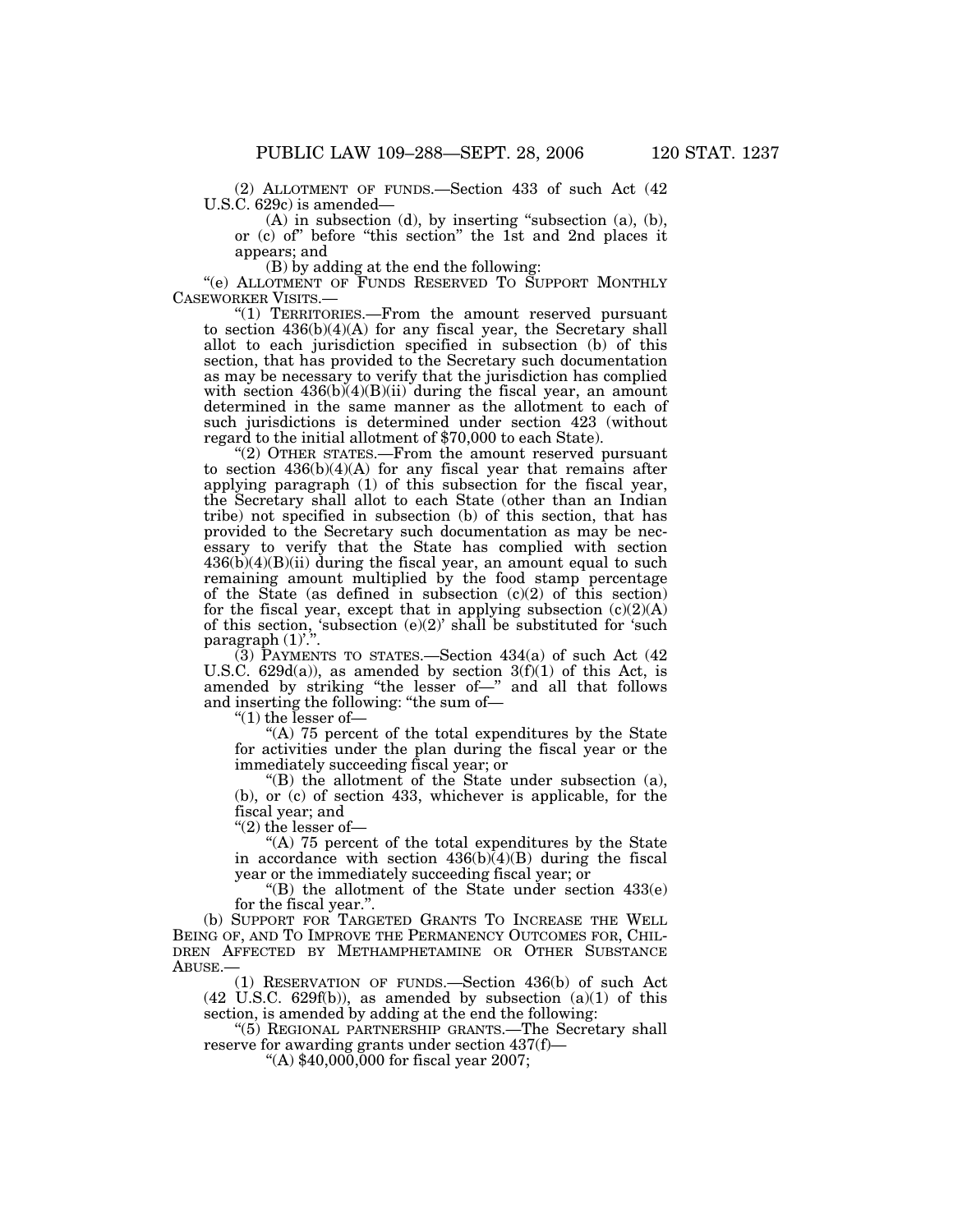''(B) \$35,000,000 for fiscal year 2008;

 $C($  \$30,000,000 for fiscal year 2009; and

"(D)  $$20,000,000$  for each of fiscal years 2010 and  $2011$ .".<br>(2) TARGETED GRANTS.-

(A) IN GENERAL.—Section  $437$  of such Act (42 U.S.C.

629g) is amended by adding at the end the following: "(f) TARGETED GRANTS TO INCREASE THE WELL-BEING OF, AND TO IMPROVE THE PERMANENCY OUTCOMES FOR, CHILDREN AFFECTED BY METHAMPHETAMINE OR OTHER SUBSTANCE ABUSE.—

 $H(1)$  PURPOSE.—The purpose of this subsection is to authorize the Secretary to make competitive grants to regional partnerships to provide, through interagency collaboration and integration of programs and services, services and activities that are designed to increase the well-being of, improve permanency outcomes for, and enhance the safety of children who are in an out-of-home placement or are at risk of being placed in an out-of-home placement as a result of a parent's or caretaker's methamphetamine or other substance abuse.

''(2) REGIONAL PARTNERSHIP DEFINED.—

 $(A)$  In GENERAL.—In this subsection, the term 'regional partnership' means a collaborative agreement (which may be established on an interstate or intrastate basis) entered into by at least 2 of the following:

"(i) The State child welfare agency that is responsible for the administration of the State plan under this part and part E.

"(ii) The State agency responsible for administering the substance abuse prevention and treatment block grant provided under subpart II of part B of title XIX of the Public Health Service Act.

''(iii) An Indian tribe or tribal consortium.

"(iv) Nonprofit child welfare service providers.

" $(v)$  For-profit child welfare service providers.

"(vi) Community health service providers.

"(vii) Community mental health providers.

"(viii) Local law enforcement agencies.

"(ix) Judges and court personnel.

"(x) Juvenile justice officials.

''(xi) School personnel.

"(xii) Tribal child welfare agencies (or a consortia of such agencies).

"(xiii) Any other providers, agencies, personnel, officials, or entities that are related to the provision of child and family services under this subpart.

''(B) REQUIREMENTS.—

''(i) STATE CHILD WELFARE AGENCY PARTNER.—Subject to clause (ii)(I), a regional partnership entered into for purposes of this subsection shall include the State child welfare agency that is responsible for the administration of the State plan under this part and part E as 1 of the partners.

''(ii) REGIONAL PARTNERSHIPS ENTERED INTO BY INDIAN TRIBES OR TRIBAL CONSORTIA.—If an Indian tribe or tribal consortium enters into a regional partnership for purposes of this subsection, the Indian tribe or tribal consortium—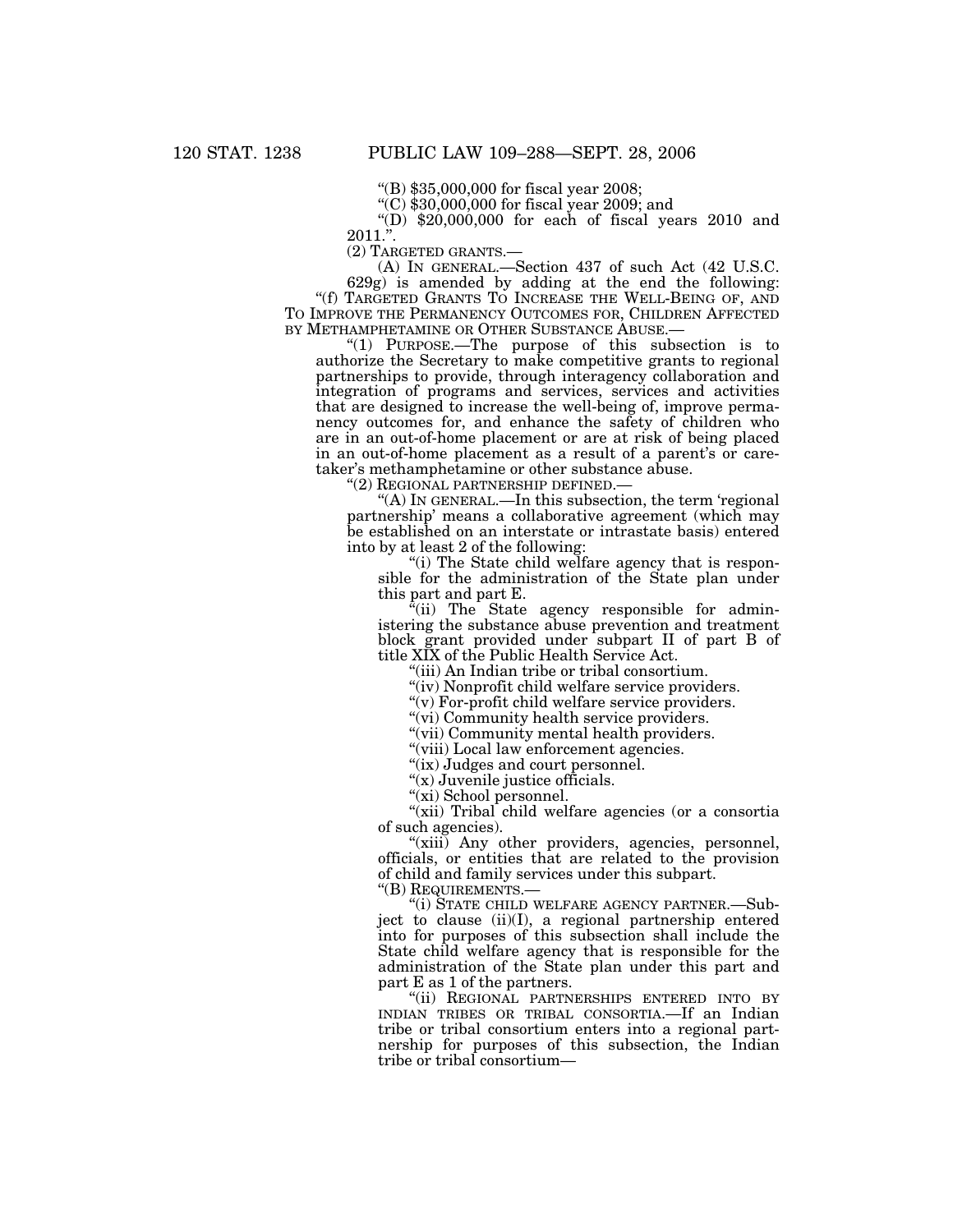''(I) may (but is not required to) include such State child welfare agency as a partner in the collaborative agreement; and

''(II) may not enter into a collaborative agreement only with tribal child welfare agencies (or a consortium of such agencies).

"(iii) NO STATE AGENCY ONLY PARTNERSHIPS.—If a State agency described in clause (i) or (ii) of subparagraph (A) enters into a regional partnership for purposes of this subsection, the State agency may not enter into a collaborative agreement only with the other State agency described in such clause (i) or (ii). "(3) AUTHORITY TO AWARD GRANTS.—

"(A) IN GENERAL.—In addition to amounts authorized to be appropriated to carry out this section, the Secretary shall award grants under this subsection, from the amounts reserved for each of fiscal years 2007 through 2011 under section 436(b)(5), to regional partnerships that satisfy the requirements of this subsection, in amounts that are not less than \$500,000 and not more than \$1,000,000 per grant per fiscal year.

''(B) REQUIRED MINIMUM PERIOD OF APPROVAL.—A grant shall be awarded under this subsection for a period of not less than 2, and not more than 5, fiscal years. ''(4) APPLICATION REQUIREMENTS.—To be eligible for a grant under this subsection, a regional partnership shall submit to

the Secretary a written application containing the following: ''(A) Recent evidence demonstrating that methamphet-

amine or other substance abuse has had a substantial impact on the number of out-of-home placements for children, or the number of children who are at risk of being placed in an out-of-home placement, in the partnership region.

''(B) A description of the goals and outcomes to be achieved during the funding period for the grant that will—

''(i) enhance the well-being of children receiving services or taking part in activities conducted with funds provided under the grant;

 $\sin$  lead to safety and permanence for such children; and

''(iii) decrease the number of out-of-home placements for children, or the number of children who are at risk of being placed in an out-of-home placement, in the partnership region.

"(C) A description of the joint activities to be funded in whole or in part with the funds provided under the grant, including the sequencing of the activities proposed to be conducted under the funding period for the grant.

''(D) A description of the strategies for integrating programs and services determined to be appropriate for the child and where appropriate, the child's family.

''(E) A description of the strategies for—

''(i) collaborating with the State child welfare agency described in paragraph  $(2)(A)(i)$  (unless that agency is the lead applicant for the regional partnership); and

''(ii) consulting, as appropriate, with—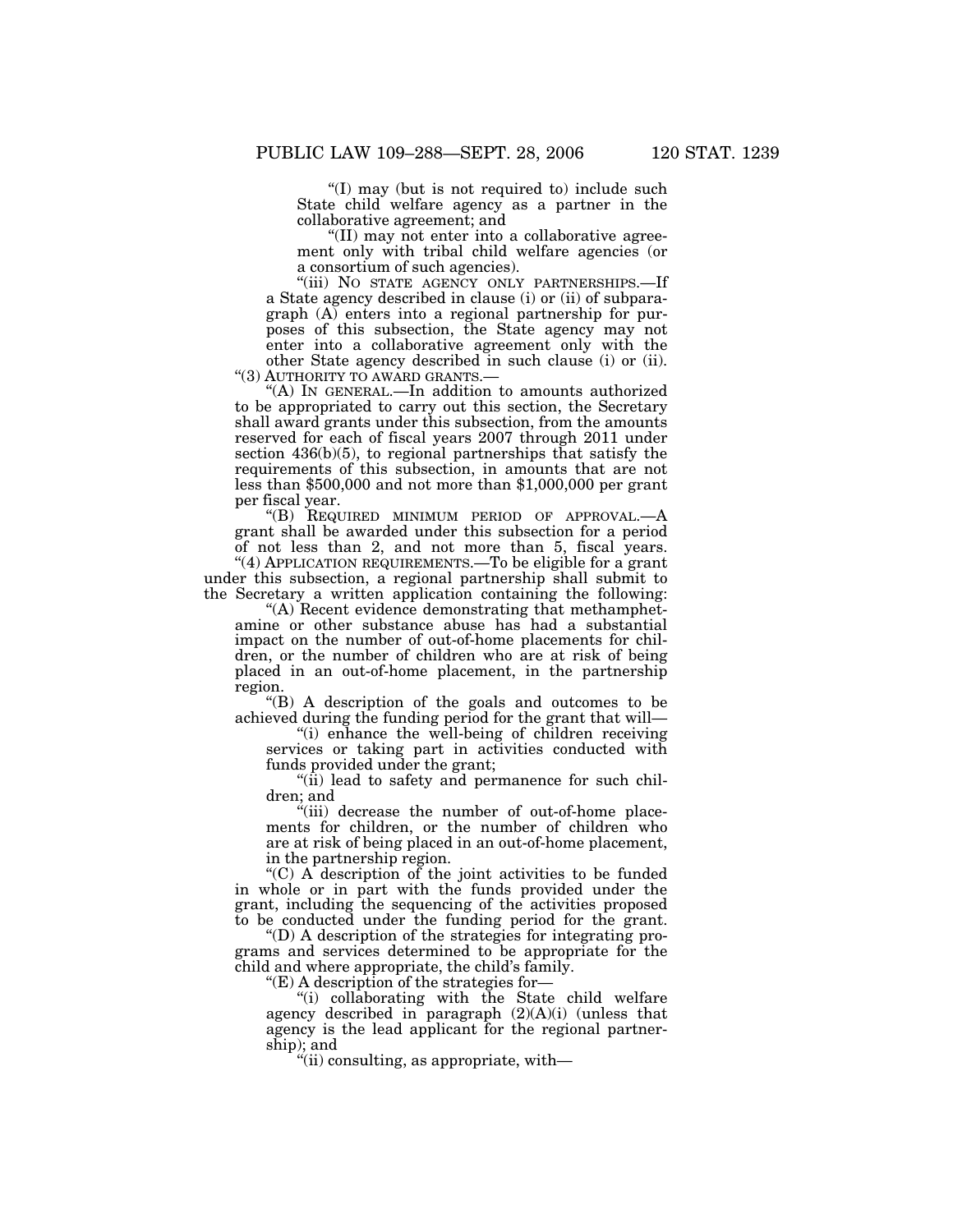''(I) the State agency described in paragraph  $(2)(A)(ii)$ ; and

''(II) the State law enforcement and judicial agencies.

To the extent the Secretary determines that the requirement of this subparagraph would be inappropriate to apply to a regional partnership that includes an Indian tribe, tribal consortium, or a tribal child welfare agency or a consortium of such agencies, the Secretary may exempt the regional partnership from the requirement.

 $(F)$  Such other information as the Secretary may require.

" $(5)$  USE OF FUNDS.—Funds made available under a grant made under this subsection shall only be used for services or activities that are consistent with the purpose of this subsection and may include the following:

''(A) Family-based comprehensive long-term substance abuse treatment services.

''(B) Early intervention and preventative services.

"(C) Children and family counseling.

''(D) Mental health services.

''(E) Parenting skills training.

"(F) Replication of successful models for providing family-based comprehensive long-term substance abuse treatment services.

''(6) MATCHING REQUIREMENT.—

''(A) FEDERAL SHARE.—A grant awarded under this subsection shall be available to pay a percentage share of the costs of services provided or activities conducted under such grant, not to exceed—

''(i) 85 percent for the first and second fiscal years for which the grant is awarded to a recipient;

"(ii) 80 percent for the third and fourth such fiscal years; and

"(iii) 75 percent for the fifth such fiscal year.

''(B) NON-FEDERAL SHARE.—The non-Federal share of the cost of services provided or activities conducted under a grant awarded under this subsection may be in cash or in kind. In determining the amount of the non-Federal share, the Secretary may attribute fair market value to goods, services, and facilities contributed from non-Federal sources.

"(7) CONSIDERATIONS IN AWARDING GRANTS.-In awarding grants under this subsection, the Secretary shall—

"(A) take into consideration the extent to which applicant regional partnerships—

''(i) demonstrate that methamphetamine or other substance abuse by parents or caretakers has had a substantial impact on the number of out-of-home placements for children, or the number of children who are at risk of being placed in an out-of-home placement, in the partnership region;

''(ii) have limited resources for addressing the needs of children affected by such abuse;

"(iii) have a lack of capacity for, or access to, comprehensive family treatment services; and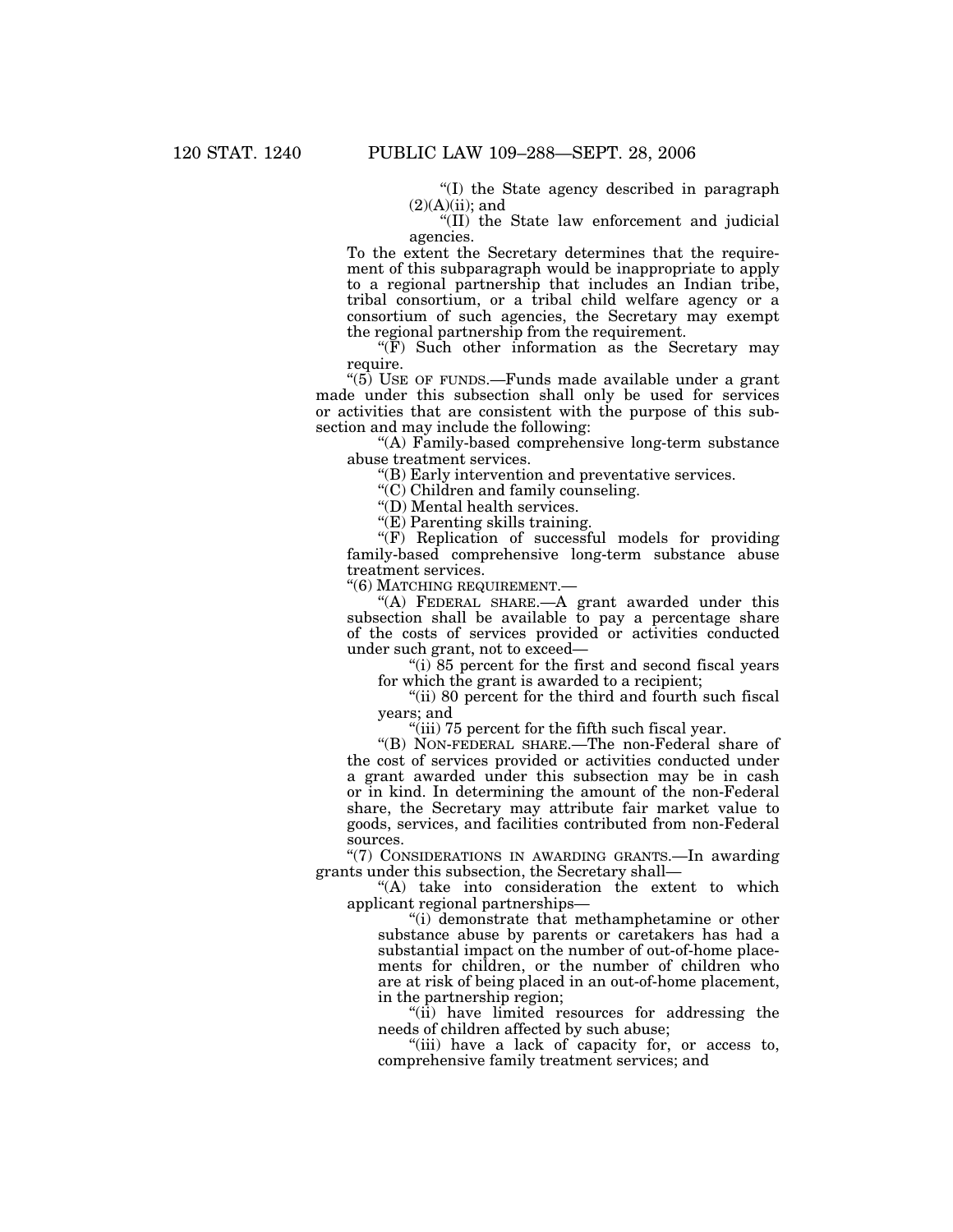"(iv) demonstrate a plan for sustaining the services provided by or activities funded under the grant after the conclusion of the grant period; and

''(B) after taking such factors into consideration, give greater weight to awarding grants to regional partnerships that propose to address methamphetamine abuse and addiction in the partnership region (alone or in combination with other drug abuse and addiction) and which demonstrate that methamphetamine abuse and addiction (alone or in combination with other drug abuse and addiction) is adversely affecting child welfare in the partnership region.<br>"(8) PERFORMANCE INDICATORS.—

Deadline.

"(A) IN GENERAL.—Not later than 9 months after the date of enactment of this subsection, the Secretary shall establish indicators that will be used to assess periodically the performance of the grant recipients under this subsection in using funds made available under such grants to achieve the purpose of this subsection.

''(B) CONSULTATION REQUIRED.—In establishing the performance indicators required by subparagraph (A), the Secretary shall consult with the following:

''(i) The Assistant Secretary for the Administration for Children and Families.

''(ii) The Administrator of the Substance Abuse and Mental Health Services Administration.

''(iii) Representatives of States in which a State agency described in clause (i) or (ii) of paragraph  $(2)(A)$ is a member of a regional partnership that is a grant recipient under this subsection.

"(iv) Representatives of Indian tribes, tribal consortia, or tribal child welfare agencies that are members of a regional partnership that is a grant recipient under this subsection.<br>
"(9) REPORTS.—

''(9) REPORTS.— ''(A) GRANTEE REPORTS.—

"(i) ANNUAL REPORT.—Not later than September 30 of the first fiscal year in which a recipient of a grant under this subsection is paid funds under the grant, and annually thereafter until September 30 of the last fiscal year in which the recipient is paid funds under the grant, the recipient shall submit to the Secretary a report on the services provided or activities carried out during that fiscal year with such funds. The report shall contain such information as the Secretary determines is necessary to provide an accurate description of the services provided or activities conducted with such funds.

''(ii) INCORPORATION OF INFORMATION RELATED TO PERFORMANCE INDICATORS.—Each recipient of a grant under this subsection shall incorporate into the first annual report required by clause (i) that is submitted after the establishment of performance indicators under paragraph (8), information required in relation to such indicators.

''(B) REPORTS TO CONGRESS.—On the basis of the reports submitted under subparagraph (A), the Secretary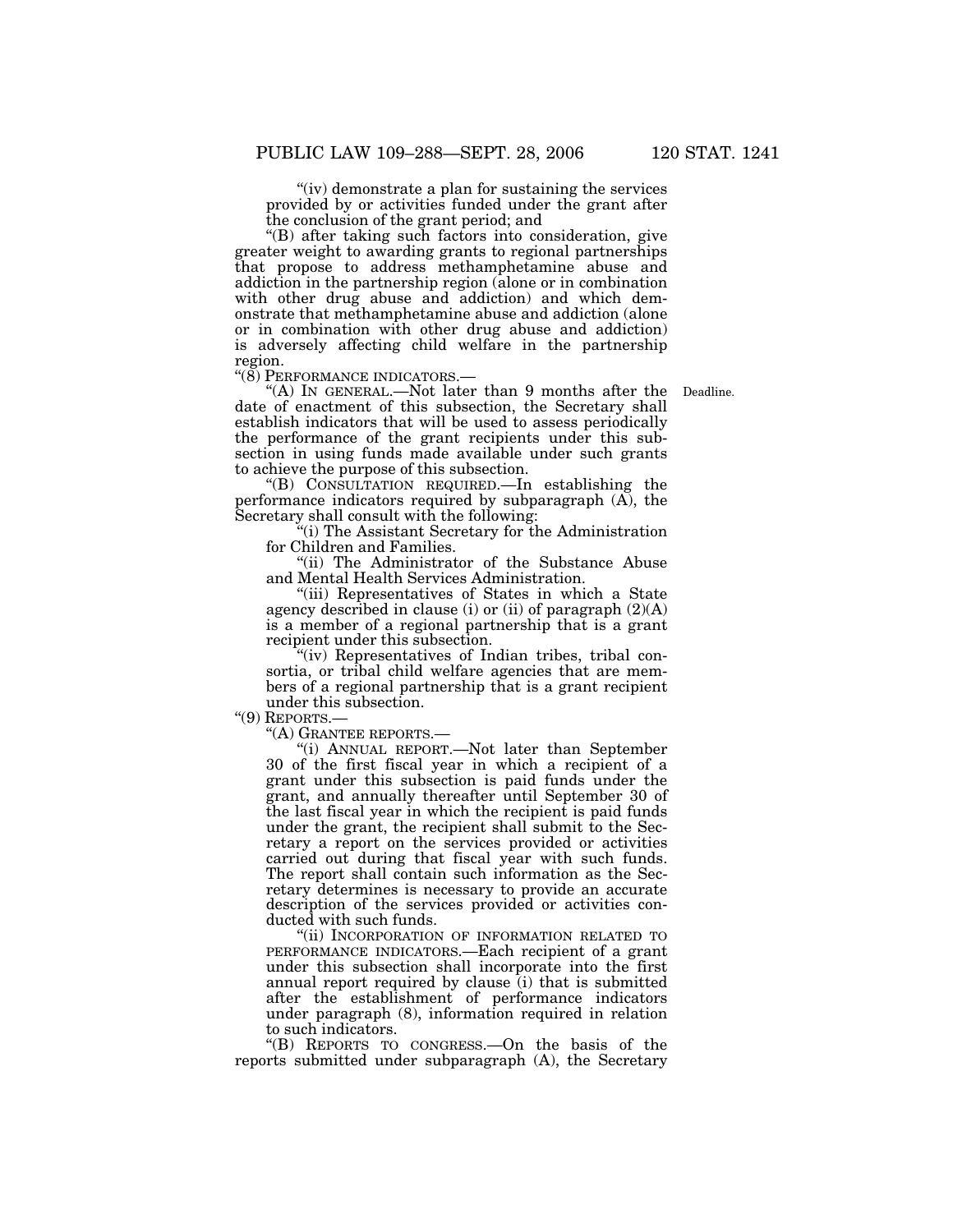annually shall submit to the Committee on Ways and Means of the House of Representatives and the Committee on Finance of the Senate a report on—

"(i) the services provided and activities conducted with funds provided under grants awarded under this subsection;

''(ii) the performance indicators established under paragraph (8); and

 $\sqrt[n]{i}$  the progress that has been made in addressing the needs of families with methamphetamine or other substance abuse problems who come to the attention of the child welfare system and in achieving the goals of child safety, permanence, and family stability.''.

(B) CONFORMING AMENDMENTS.—Section 437 of such Act (42 U.S.C. 629g) is amended—

(i) in the section heading, by inserting ''**AND TAR-GETED**'' after ''**DISCRETIONARY**''; and

(ii) in subsection (e), by striking ''this section'' and inserting "subsection (a)".

(c) EVALUATION, RESEARCH, AND TECHNICAL ASSISTANCE WITH RESPECT TO TARGETED PROGRAM RESOURCES.—Section 435(c) of such Act (42 U.S.C. 629e(c)) is amended to read as follows :

''(c) EVALUATION, RESEARCH, AND TECHNICAL ASSISTANCE WITH RESPECT TO TARGETED PROGRAM RESOURCES.—Of the amount reserved under section  $436(b)(1)$  for a fiscal year, the Secretary shall use not less than—

" $(1)$  \$1,000,000 for evaluations, research, and providing technical assistance with respect to supporting monthly caseworker visits with children who are in foster care under the responsibility of the State, in accordance with section  $436(b)(4)(B)(i)$ ; and

 $''(2)$  \$1,000,000 for evaluations, research, and providing technical assistance with respect to grants under section 437(f).''.

# **SEC. 5. ALLOTMENTS AND GRANTS TO INDIAN TRIBES.**

(a) INCREASE IN SET-ASIDES FOR INDIAN TRIBES.—

(1) MANDATORY GRANTS.—Section 436(b)(3) of the Social Security Act  $(42 \text{ U.S.C. } 629f(b)(3))$  is amended by striking "1" and inserting "3".

(2) DISCRETIONARY GRANTS.—Section 437(b)(3) of such Act  $(42 \text{ U.S.C. } 629g(b)(3))$  is amended by striking "2" and inserting  $"3"$ .

(3) EFFECT OF RESERVATION OF FUNDS FOR TARGETED PRO-GRAM RESOURCES ON AMOUNTS RESERVED FOR INDIAN TRIBES.— Section  $436(b)(3)$  of such Act  $(42 \text{ U.S.C. } 629b(b)(3))$  is amended by striking ''The'' and inserting ''After applying paragraphs (4) and (5) (but before applying paragraphs (1) or (2)), the''. (b) AUTHORITY FOR TRIBAL CONSORTIA TO RECEIVE ALLOT-MENTS.—

(1) ALLOTMENT OF MANDATORY FUNDS.—

(A) IN GENERAL.—Section 433(a) of such Act (42 U.S.C.  $629c(a)$ ) is amended—

(i) in the subsection heading, by inserting ''OR TRIBAL CONSORTIA'' after ''TRIBES''; and

42 USC 629f.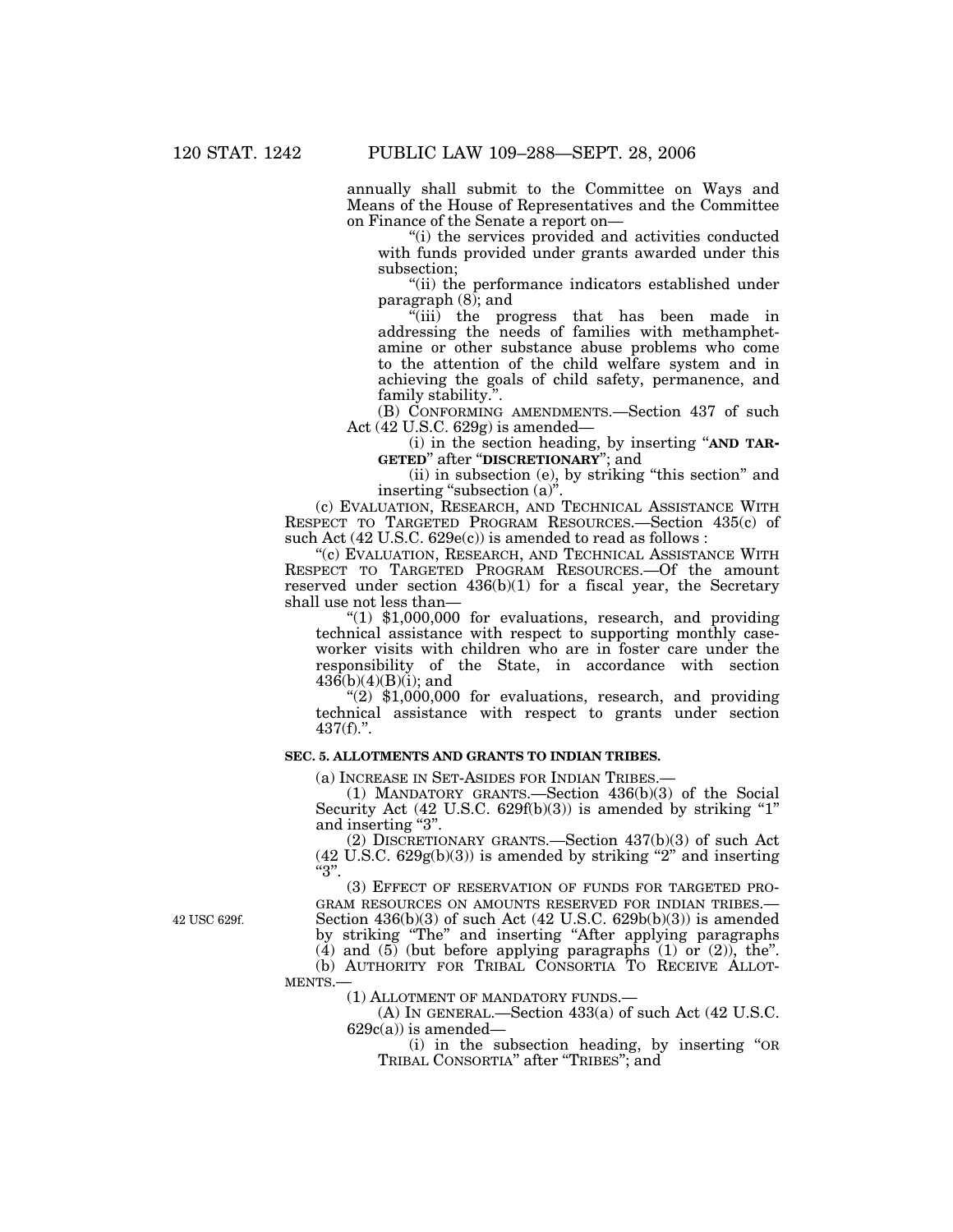(ii) by adding at the end the following new sentence: ''If a consortium of Indian tribes submits a plan approved under this subpart, the Secretary shall allot to the consortium an amount equal to the sum of the allotments determined for each Indian tribe that is part of the consortium.''.

 $(B)$  CONFORMING AMENDMENT. Section 436(b)(3) of such Act (42 U.S.C. 629f(b)(3)) is amended-

(i) in the paragraph heading, by inserting ''OR TRIBAL CONSORTIA'' after ''TRIBES''; and

(ii) by inserting "or tribal consortia" after "Indian tribes''.

(2) ALLOTMENT OF ANY DISCRETIONARY FUNDS.—Section 437 of such Act (42 U.S.C. 629g) is amended—

(A) in subsection  $(b)(3)$ –

(i) in the paragraph heading, by inserting ''OR TRIBAL CONSORTIA'' after ''TRIBES''; and

(ii) by inserting "or tribal consortia" after "Indian tribes''; and

 $(B)$  in subsection  $(c)(1)$ —

(i) in the paragraph heading, by inserting ''OR TRIBAL CONSORTIA'' after ''TRIBES''; and

(ii) by adding at the end the following new sentence: ''If a consortium of Indian tribes applies and is approved for a grant under this section, the Secretary shall allot to the consortium an amount equal to the sum of the allotments determined for each Indian tribe that is part of the consortium.''.

(3) ADDITIONAL CONFORMING AMENDMENTS.—

(A) PLANS OF INDIAN TRIBES.—Section 432(b)(2) of such Act (42 U.S.C. 629b(b)(2)) is amended—

(i) in the paragraph heading, by inserting ''OR TRIBAL CONSORTIA'' after ''TRIBES'';

(ii) in subparagraph (A), by inserting ''or tribal consortium'' after ''Indian tribe'' each place it appears; and

 $(iii)$  in subparagraph  $(B)$ —

(I) by inserting ''or tribal consortium'' after ''Indian tribe''; and

(II) by inserting ''and tribal consortia'' after ''Indian tribes''.

(B) DIRECT PAYMENTS TO TRIBAL ORGANIZATIONS.—Section  $434(c)$  of such Act (42 U.S.C. 629d(c)) is amended—

(i) in the subsection heading, by inserting ''OR TRIBAL CONSORTIA'' after ''TRIBES''; and

(ii) by inserting ''or tribal consortium'' after ''Indian tribe'' the first place it appears; and

(iii) by inserting ''or in the case of a payment to a tribal consortium, such tribal organizations of, or entity established by, the Indian tribes that are part of the consortium as the consortium shall designate'' before the period.

(C) EVALUATIONS; RESEARCH; TECHNICAL ASSISTANCE.— Section 435(d) of such Act (42 U.S.C. 629e(d)) is amended in the matter preceding paragraph (1), by inserting ''or tribal consortia'' after ''Indian tribes''.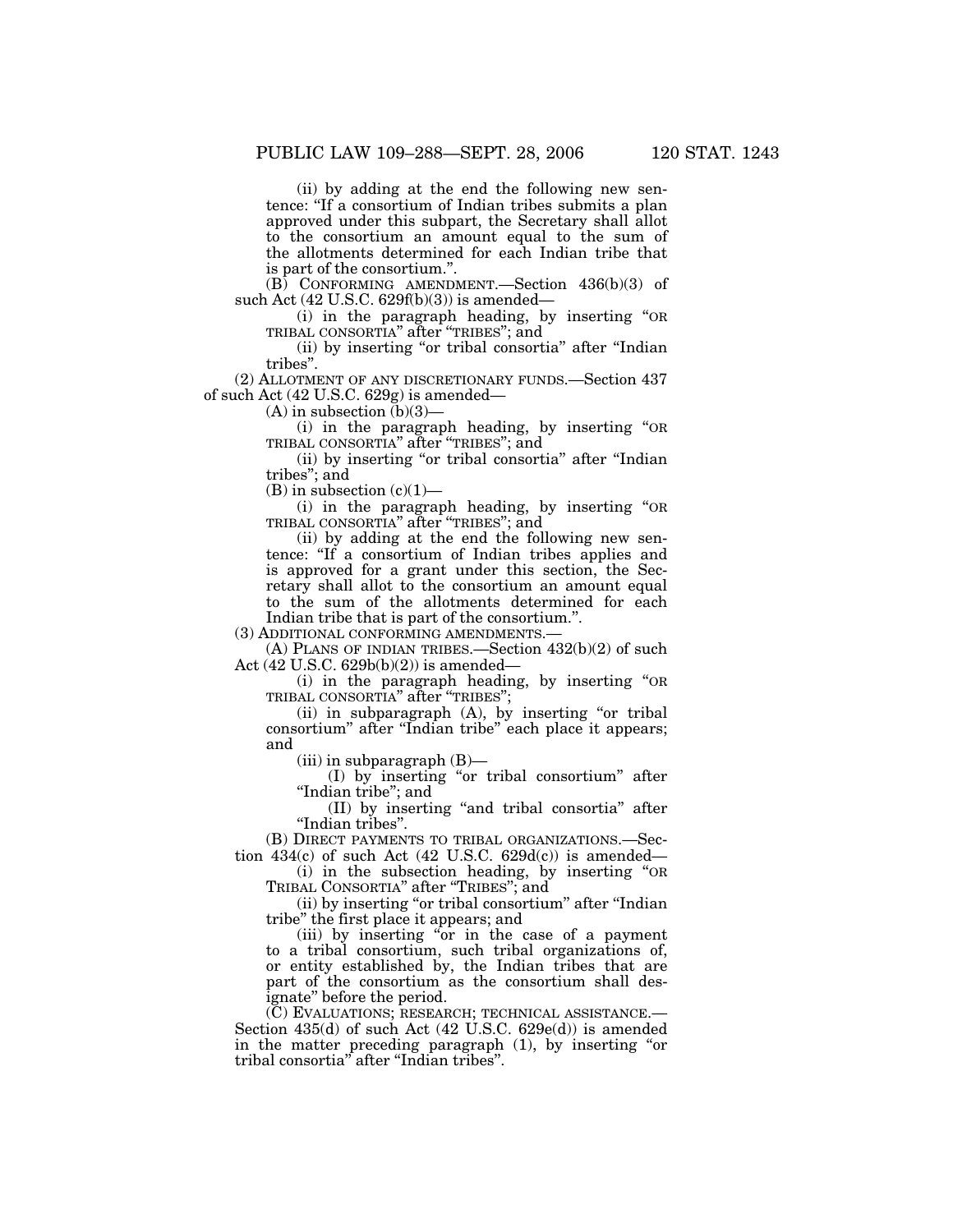(c) COLLECTION OF DATA ON TRIBAL PROMOTING SAFE AND STABLE FAMILIES PLANS.—Section 432(b)(2)(A) of such Act (42 U.S.C.  $629b(b)(2)(A)$ , as amended by subsection  $(b)(3)(A)(ii)$  of this section, is amended by striking "any requirement of this section that the Secretary determines'' and inserting ''the requirements of subsection (a)(4) of this section to the extent that the Secretary determines those requirements''.

# **SEC. 6. IMPROVEMENTS TO THE CHILD WELFARE SERVICES PROGRAM.**

(a) FUNDING.—Subpart 1 of part B of title IV of the Social Security Act (42 U.S.C. 620–628b) is amended by striking sections 420 and 425 and inserting after section 424 the following:

''LIMITATIONS ON AUTHORIZATION OF APPROPRIATIONS

''SEC. 425. To carry out this subpart, there are authorized to be appropriated to the Secretary not more than \$325,000,000 for each of fiscal years 2007 through 2011.''.

(b) PURPOSE OF PROGRAM.—Such subpart is further amended— (1) by striking section 424;

(2) by redesignating sections 421 and 423 as sections 423 and 424, respectively, and by transferring section 423 (as so redesignated) so that it appears after section 422; and

 $(3)$  by inserting after the subpart heading the following:

# ''PURPOSE

''SEC. 421. The purpose of this subpart is to promote State flexibility in the development and expansion of a coordinated child and family services program that utilizes community-based agencies and ensures all children are raised in safe, loving families, by—

" $(1)$  protecting and promoting the welfare of all children;

" $(2)$  preventing the neglect, abuse, or exploitation of children;

 $(3)$  supporting at-risk families through services which allow children, where appropriate, to remain safely with their families or return to their families in a timely manner;

"(4) promoting the safety, permanence, and well-being of children in foster care and adoptive families; and

''(5) providing training, professional development and support to ensure a well-qualified child welfare workforce.''.

(c) MODIFICATION OF STATE PLAN REQUIREMENTS.—Section 422 of such Act (42 U.S.C. 622) is amended—

 $(1)$  in subsection  $(b)$ —

(A) by striking paragraphs (3) through (5) and inserting the following:

"(3) include a description of the services and activities which the State will fund under the State program carried out pursuant to this subpart, and how the services and activities will achieve the purpose of this subpart;";

(B) by striking paragraph (6) and inserting after paragraph (3) (as added by subparagraph (A) of this paragraph) the following:

''(4) contain a description of—

" $(A)$  the steps the State will take to provide child welfare services statewide and to expand and strengthen the range of existing services and develop and implement services to improve child outcomes; and

42 USC 624.

42 USC 623, 624.

42 USC 620, 625.

42 USC 621.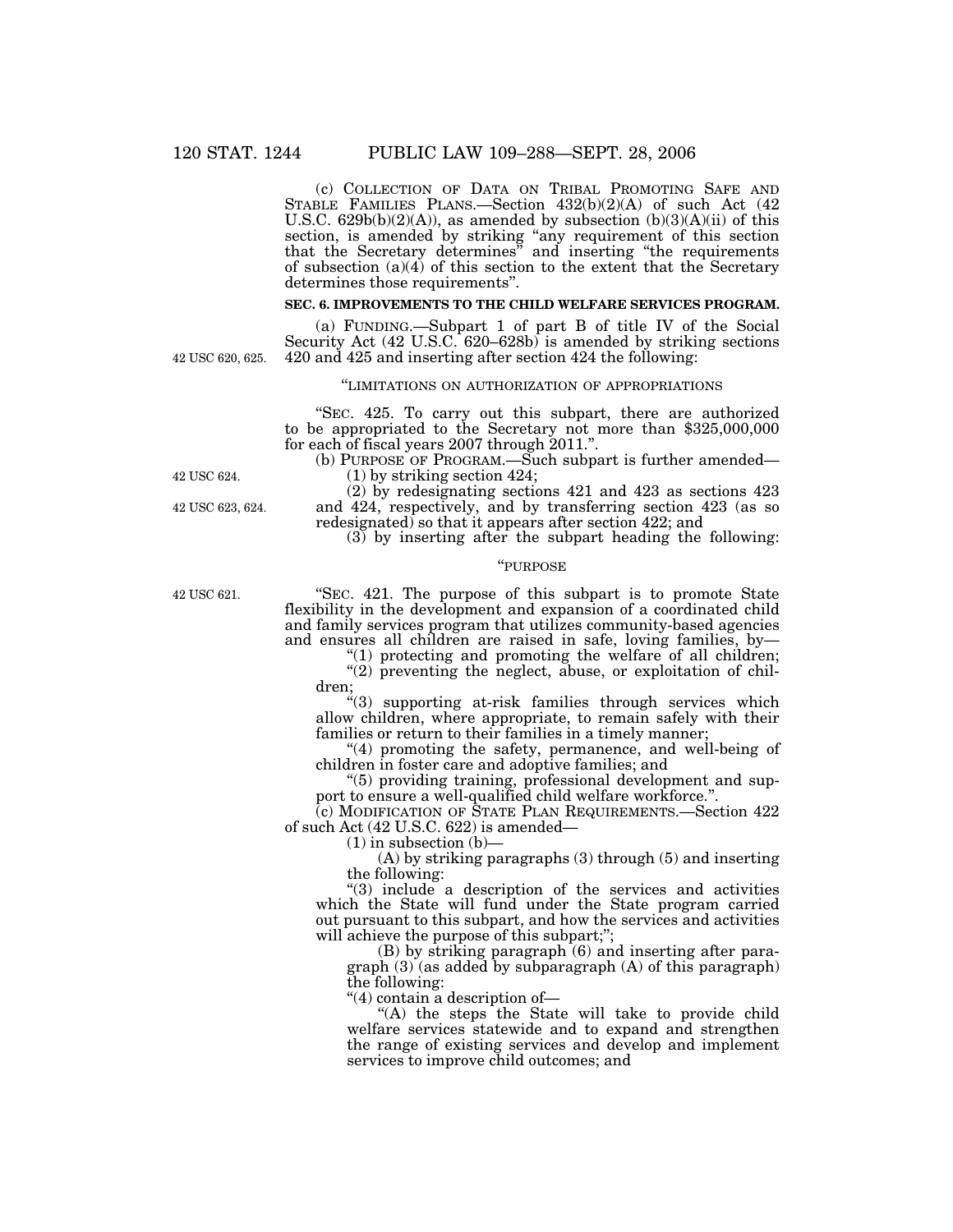''(B) the child welfare services staff development and training plans of the State;'';

(C) by redesignating paragraphs (7) through (9) as paragraphs (5) through (7), respectively;

(D) in paragraph (10)—

 $(i)$  by striking subparagraph  $(A)$ ;

(ii) in subparagraph  $(B)(iii)(II)$ , by inserting " which may include a residential educational program" after ''in some other planned, permanent living arrangement'';

 $(iii)$  by redesignating subparagraph  $(B)$  as subparagraph (A); and

(iv) by striking subparagraph (C) and inserting after subparagraph (A) the following:

''(B) has in effect policies and administrative and judicial procedures for children abandoned at or shortly after birth (including policies and procedures providing for legal representation of the children) which enable permanent decisions to be made expeditiously with respect to the placement of the children;'';

 $(E)$  in paragraph  $(14)$ , by striking "and" at the end; (F) in paragraph (15), by striking the period and

inserting a semicolon; (G) by redesignating paragraphs (10) through (15) as paragraphs  $(8)$  through  $(13)$ , respectively; and

(H) by adding at the end the following:

"(14) not later than October 1, 2007, include assurances Deadline. that not more than 10 percent of the expenditures of the State with respect to activities funded from amounts provided under this subpart will be for administrative costs;

"(15) describe how the State actively consults with and involves physicians or other appropriate medical professionals in—

 $(A)$  assessing the health and well-being of children

in foster care under the responsibility of the State; and ''(B) determining appropriate medical treatment for the children; and

Deadline.

"(16) provide that, not later than 1 year after the date of the enactment of this paragraph, the State shall have in place procedures providing for how the State programs assisted under this subpart, subpart 2 of this part, or part E would respond to a disaster, in accordance with criteria established by the Secretary which should include how a State would—

''(A) identify, locate, and continue availability of services for children under State care or supervision who are displaced or adversely affected by a disaster;

''(B) respond, as appropriate, to new child welfare cases in areas adversely affected by a disaster, and provide services in those cases;

''(C) remain in communication with caseworkers and other essential child welfare personnel who are displaced because of a disaster;

''(D) preserve essential program records; and

 $\mathcal{L}(E)$  coordinate services and share information with other States.''; and

(2) by adding at the end the following:

''(c) DEFINITIONS.—In this subpart: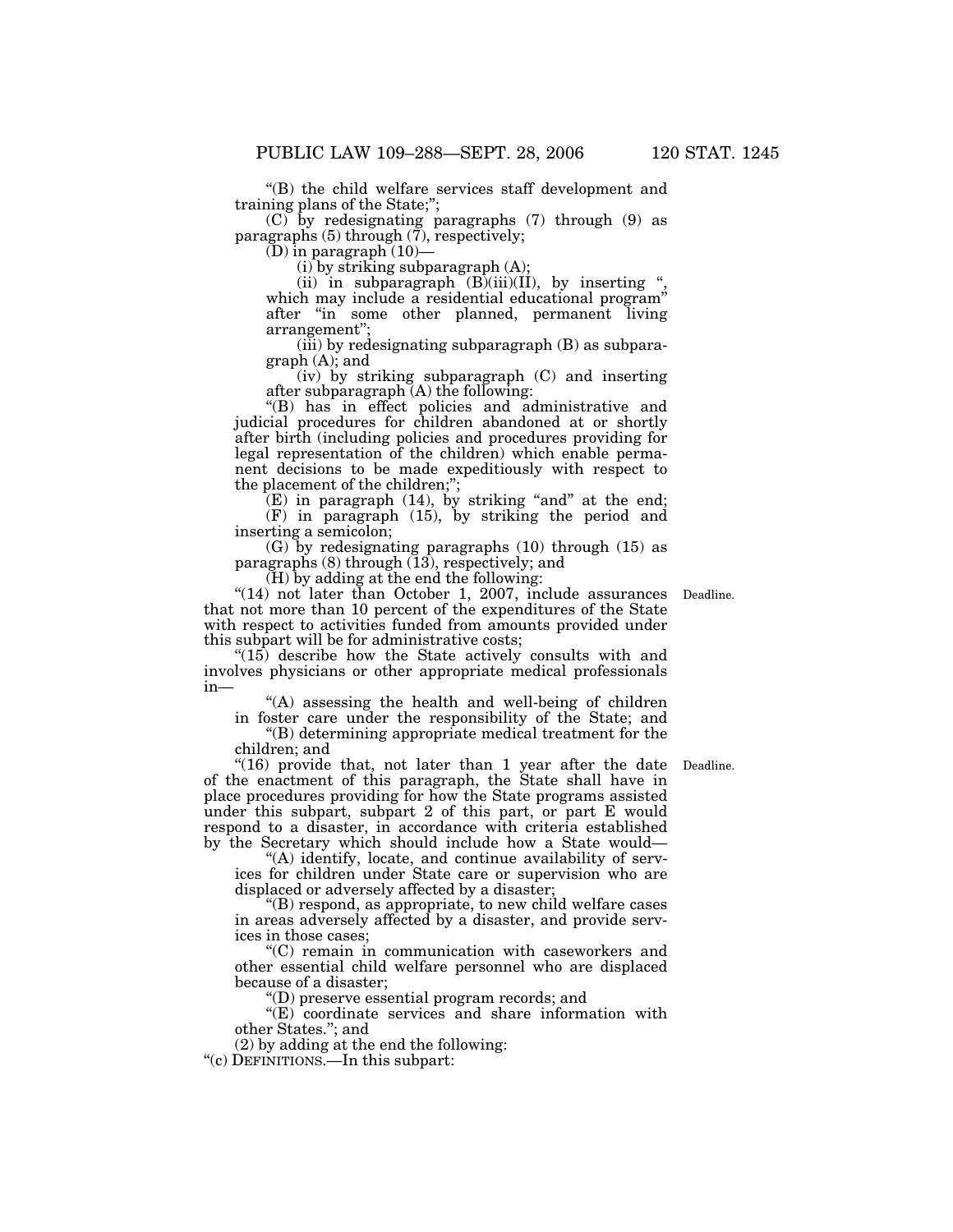''(1) ADMINISTRATIVE COSTS.—The term 'administrative costs' means costs for the following, but only to the extent incurred in administering the State plan developed pursuant to this subpart: procurement, payroll management, personnel functions (other than the portion of the salaries of supervisors attributable to time spent directly supervising the provision of services by caseworkers), management, maintenance and operation of space and property, data processing and computer services, accounting, budgeting, auditing, and travel expenses (except those related to the provision of services by caseworkers or the oversight of programs funded under this subpart).

"(2) OTHER TERMS.—For definitions of other terms used in this part, see section 475.''.

(d) PROVISIONS RELATING TO STATE ALLOTMENTS.—Section 423 of such Act, as so redesignated by subsection (b)(2) of this section, is amended—

 $(1)$  in subsection  $(a)$ —

(A) by inserting "In GENERAL.—" after "(a)"; and

 $(B)$  by striking "420" and inserting "425"; and

(2) in subsection (b), by inserting ''DETERMINATION OF STATE ALLOTMENT PERCENTAGES.—'' after ''(b)'';

(3) in subsection (c), by inserting ''PROMULGATION OF STATE ALLOTMENT PERCENTAGES.—" after  $\tilde{f}(c)$ ";

 $(4)$  in subsection  $(d)$ —

(A) by inserting ''UNITED STATES DEFINED.—'' after " $(d)$ "; and

 $(B)$  by striking "fifty" and inserting "50"; and

(5) by adding at the end the following:

''(e) REALLOTMENT OF FUNDS.—

''(1) IN GENERAL.—The amount of any allotment to a State for a fiscal year under the preceding provisions of this section which the State certifies to the Secretary will not be required for carrying out the State plan developed as provided in section 422 shall be available for reallotment from time to time, on such dates as the Secretary may fix, to other States which the Secretary determines—

"(A) need sums in excess of the amounts allotted to such other States under the preceding provisions of this section, in carrying out their State plans so developed; and

''(B) will be able to so use such excess sums during the fiscal year.

"(2) CONSIDERATIONS.—The Secretary shall make the reallotments on the basis of the State plans so developed, after taking into consideration—

"(A) the population under 21 years of age;

''(B) the per capita income of each of such other States as compared with the population under 21 years of age; and

''(C) the per capita income of all such other States with respect to which such a determination by the Secretary has been made.

"(3) AMOUNTS REALLOTTED TO A STATE DEEMED PART OF STATE ALLOTMENT.—Any amount so reallotted to a State is deemed part of the allotment of the State under this section.''. (e) PAYMENTS TO STATES; LIMITATIONS ON USE OF FUNDS.—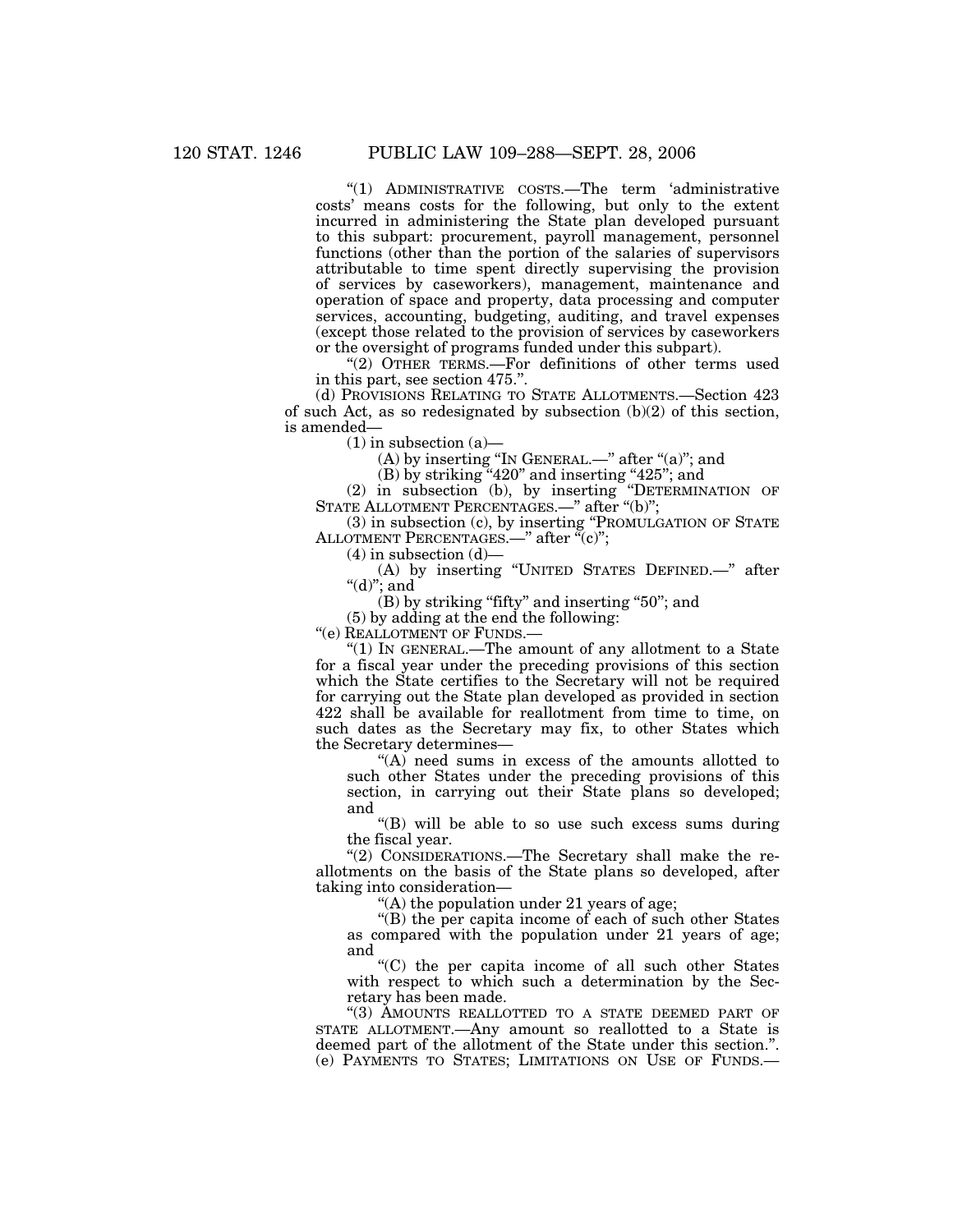(1) LIMITATIONS RELATED TO STATE EXPENDITURES FOR CHILD CARE, FOSTER CARE MAINTENANCE PAYMENTS, AND ADOP-TION ASSISTANCE PAYMENTS.—Section 424 of such Act, as so redesignated by subsection (b)(2) of this section, is amended by striking subsections (c) and (d) and inserting the following: "(c) LIMITATION ON USE OF FEDERAL FUNDS FOR CHILD CARE,

FOSTER CARE MAINTENANCE PAYMENTS, OR ADOPTION ASSISTANCE PAYMENTS.—The total amount of Federal payments under this subpart for a fiscal year beginning after September 30, 2007, that may be used by a State for expenditures for child care, foster care maintenance payments, or adoption assistance payments shall not exceed the total amount of such payments for fiscal year 2005 that were so used by the State.

''(d) LIMITATION ON USE BY STATES OF NON-FEDERAL FUNDS FOR FOSTER CARE MAINTENANCE PAYMENTS TO MATCH FEDERAL FUNDS.—For any fiscal year beginning after September 30, 2007, State expenditures of non-Federal funds for foster care maintenance payments shall not be considered to be expenditures under the State plan developed under this subpart for the fiscal year to the extent that the total of such expenditures for the fiscal year exceeds the total of such expenditures under the State plan developed under this subpart for fiscal year 2005.''.

(2) LIMITATION ON ADMINISTRATIVE COST REIMBURSE-<br>MENT.— (A) IN GENERAL.—Section 424 of such Act (42 U.S.C.

623), as so redesignated by subsection (b)(2) of this section, 42 USC 624. is amended by adding at the end the following:

"(e) LIMITATION ON REIMBURSEMENT FOR ADMINISTRATIVE COSTS.—A payment may not be made to a State under this section with respect to expenditures during a fiscal year for administrative costs, to the extent that the total amount of the expenditures exceeds 10 percent of the total expenditures of the State during the fiscal year for activities funded from amounts provided under this subpart.

(B) EFFECTIVE DATE.—The amendment made by 42 USC 624 note. subparagraph (A) shall apply to expenditures made on or after October 1, 2007.<br>(f) CONFORMING AMENDMENTS.

(1) Section 428(b) of such Act (42 U.S.C.  $628(b)$ ) is amended by striking " $421$ " and inserting " $423$ ".

 $(2)$  Section 429 of such Act  $(42 \text{ U.S.C. } 628a)$  is amended—  $(A)(i)$  by striking the following:

### ''CHILD WELFARE TRAINEESHIPS

''SEC. 429. The Secretary''; and

(ii) inserting the following:

''(c) CHILD WELFARE TRAINEESHIPS.—The Secretary''; and

(B) by transferring the provision to the end of section  $426$  (as amended by section  $11(b)$  of this Act).

(3) Section 429A of such Act (42 U.S.C. 628b) is redesignated as section 429.

(4) Section 433(b) of such Act (42 U.S.C. 629c(b)) is amended by striking "421" and inserting "423".

(5) Section  $437(c)(2)$  of such Act (42 U.S.C. 629g(c)(2)) is amended by striking "421" and inserting "423".

 $(6)$  Section 472 $(d)$  of such Act  $(42 \text{ U.S.C. } 672(d))$  is amended by striking " $422(b)(10)$ " and inserting " $422(b)(8)$ ".

42 USC 628a, 626.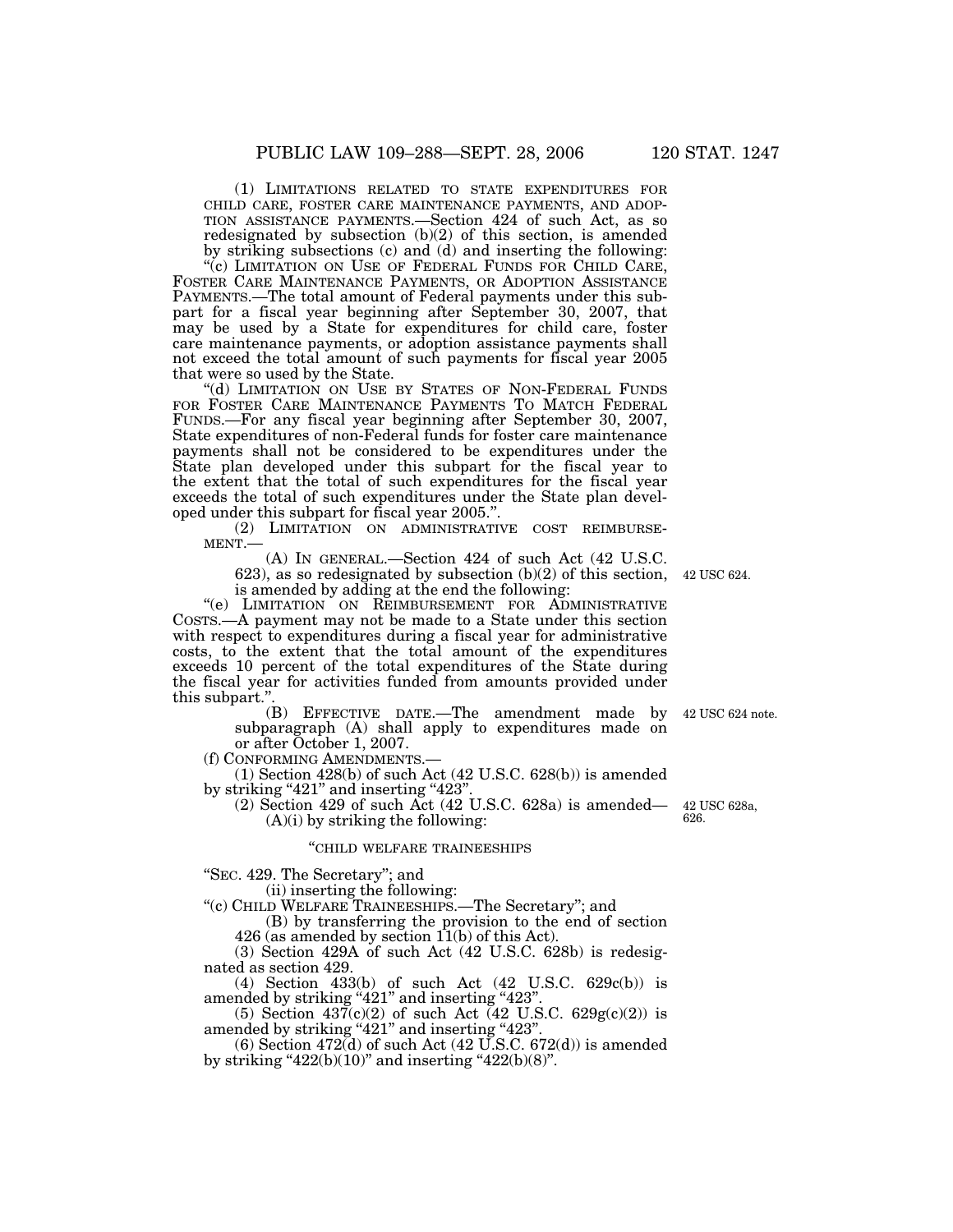(7) Section 473A(f) of such Act (42 U.S.C. 673b(f)) is amended by striking "423" and inserting "424".

(8) Section  $1130(b)(1)$  of such Act (42 U.S.C. 1320a–9(b)(1)) is amended to read as follows:

"(1) any provision of section  $422(b)(8)$ , or section 479; or". (9) Section 104(b)(3) of the Intercountry Adoption Act of 2000 (42 U.S.C. 14914(b)(3)) is amended by striking ''422(b)(14) of the Social Security Act, as amended by section 205 of this Act" and inserting "422(b)(12) of the Social Security Act".

### **SEC. 7. MONTHLY CASEWORKER STANDARD.**

(a) STATE PLAN REQUIREMENT.—Section 422(b) of the Social Security Act (42 U.S.C. 622(b)), as amended by section  $6(c)$  of this Act, is amended—

(1) by striking "and" at the end of paragraph  $(15)$ ;

(2) by striking the period at the end of paragraph (16) and inserting "; and"; and

(3) by adding at the end the following:

" $(17)$  not later than October 1, 2007, describe the State standards for the content and frequency of caseworker visits for children who are in foster care under the responsibility of the State, which, at a minimum, ensure that the children are visited on a monthly basis and that the caseworker visits are well-planned and focused on issues pertinent to case planning and service delivery to ensure the safety, permanency, and well-being of the children.''.

(b) ENFORCEMENT.—Section 424 of the Social Security Act, as so redesignated by section  $6(b)(2)$  of this Act, is amended by adding at the end the following:

 $(e)(1)$  The Secretary may not make a payment to a State under this subpart for a period in fiscal year 2008, unless the State has provided to the Secretary data which shows, for fiscal year 2007—

''(A) the percentage of children in foster care under the responsibility of the State who were visited on a monthly basis by the caseworker handling the case of the child; and

"(B) the percentage of the visits that occurred in the residence of the child.

 $!(2)(A)$  Based on the data provided by a State pursuant to paragraph (1), the Secretary, in consultation with the State, shall establish, not later than June 30, 2008, an outline of the steps to be taken to ensure, by October 1, 2011, that at least 90 percent of the children in foster care under the responsibility of the State are visited by their caseworkers on a monthly basis, and that the majority of the visits occur in the residence of the child. The outline shall include target percentages to be reached each fiscal year, and should include a description of how the steps will be implemented. The steps may include activities designed to improve caseworker retention, recruitment, training, and ability to access the benefits of technology.

''(B) Beginning October 1, 2008, if the Secretary determines that a State has not made the requisite progress in meeting the goal described in subparagraph (A) of this paragraph, then the percentage that shall apply for purposes of subsection (a) of this section for the period involved shall be the percentage set forth in such subsection (a) reduced by—

Deadline.

Deadline.

Effective date. Applicability.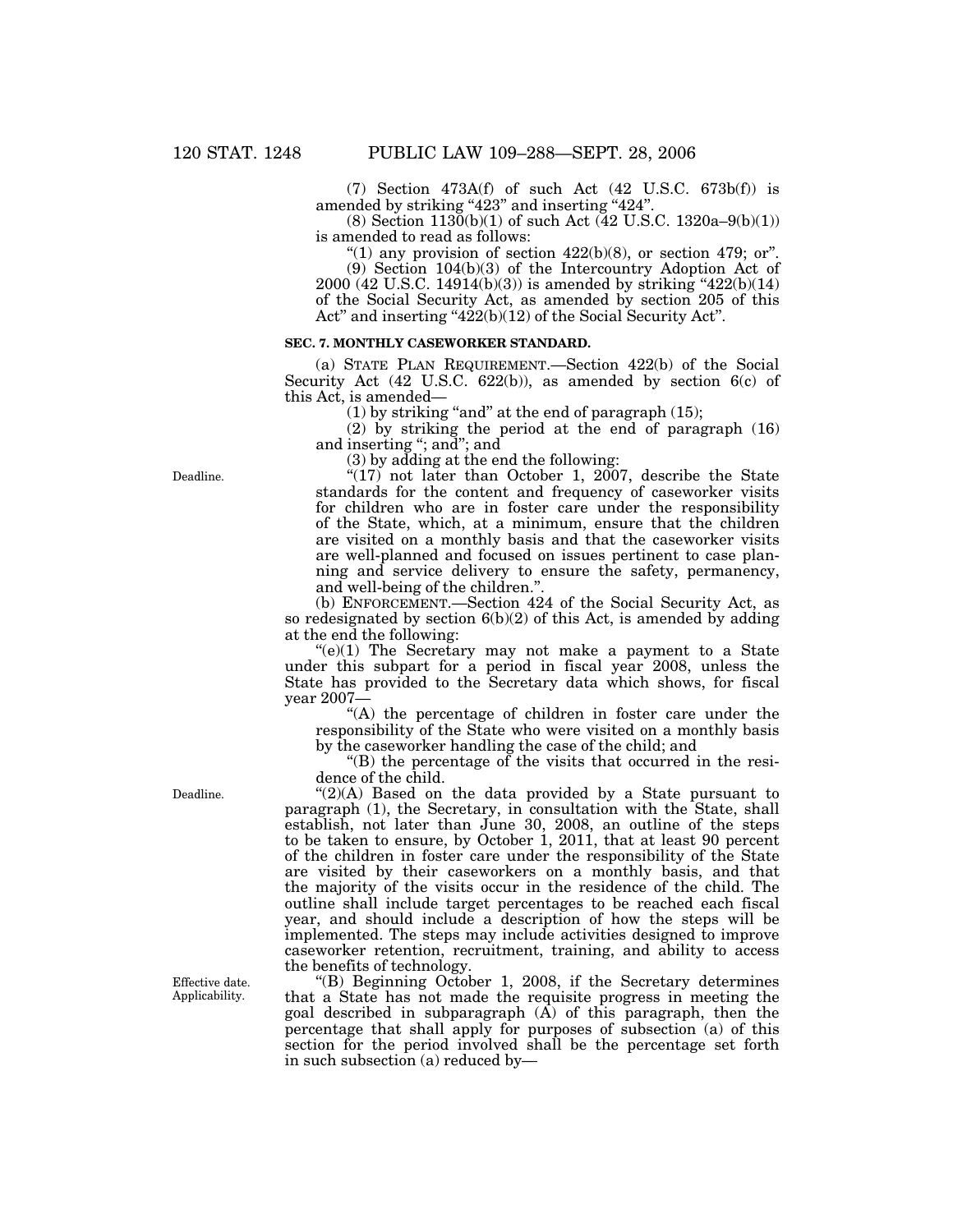"(i) 1, if the number of full percentage points by which the State fell short of the target percentage established for the State for the period pursuant to such subparagraph is less than 10;

"(ii) 3, if the number of full percentage points by which the State fell short, as described in clause (i), is not less than 10 and less than 20; or

"(iii) 5, if the number of full percentage points by which the State fell short, as described in clause (i), is not less than  $20$ .".<br>(c) REPORTS.-

(1) PROGRESS REPORT.—Not later than March 31, 2010, the Secretary of Health and Human Services shall submit to the Committee on Ways and Means of the House of Representatives and the Committee on Finance of the Senate a report that outlines the progress made by the States in meeting the standards referred to in section  $422(b)(17)$  of the Social Security Act, and offers recommendations developed in consultation with State officials responsible for administering child welfare programs and members of the State legislature to assist States in their efforts to ensure that foster children are visited on a monthly basis.

(2) INCLUSION OF INFORMATION ON CASEWORKER VISITS IN ANNUAL CHILD WELL-BEING OUTCOME REPORTS.—Section 479A of such Act (42 U.S.C. 679b) is amended—

(A) by striking "and" at the end of paragraph  $(4)$ ;

(B) by striking the period at the end of paragraph (5) and inserting ''; and''; and

(C) by adding at the end the following:

''(6) include in the report submitted pursuant to paragraph (5) for fiscal year 2007 or any succeeding fiscal year, Stateby-State data on—

"(A) the percentage of children in foster care under the responsibility of the State who were visited on a monthly basis by the caseworker handling the case of the child; and

''(B) the percentage of the visits that occurred in the residence of the child.''.

# **SEC. 8. REAUTHORIZATION OF PROGRAM FOR MENTORING CHILDREN OF PRISONERS.**

(a) IN GENERAL.—Section 439 of the Social Security Act (42 U.S.C. 629i) is amended—

(1) in subsection (c), by striking ''2002 through 2006'' and inserting "2007 through 2011"; and

 $(2)$  in subsection  $(h)$ —

(A) by striking paragraph (1) and inserting the following:

"(1) LIMITATIONS ON AUTHORIZATION OF APPROPRIATIONS.-To carry out this section, there are authorized to be appropriated to the Secretary such sums as may be necessary for fiscal years 2007 through 2011.''; and

 $(B)$  in paragraph  $(2)$ , by striking "2.5" and inserting "4".

(b) SERVICE DELIVERY DEMONSTRATION PROJECT.— (1) IN GENERAL.—Section 439 of such Act (42 U.S.C. 629i), as amended by subsection (a) of this section, is amended—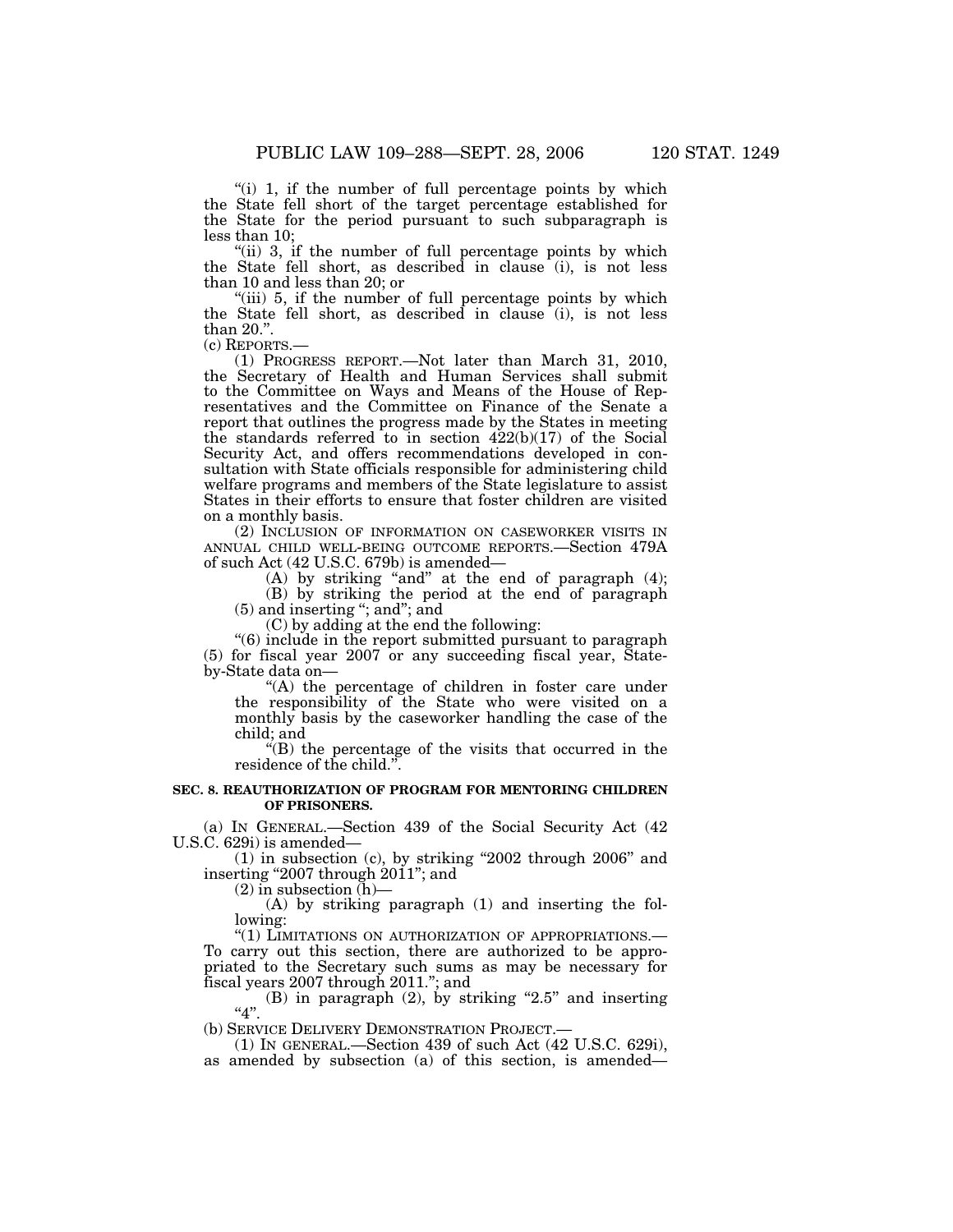(A) by redesignating subsections (g) and (h) as subsections (h) and (i), respectively; and

(B) by inserting after subsection (f) the following: " $(g)$  SERVICE DELIVERY DEMONSTRATION PROJECT.—

''(g) SERVICE DELIVERY DEMONSTRATION PROJECT.— ''(1) PURPOSE; AUTHORITY TO ENTER INTO COOPERATIVE AGREEMENT.—The Secretary shall enter into a cooperative agreement with an eligible entity that meets the requirements of paragraph (2) for the purpose of requiring the entity to conduct a demonstration project consistent with this subsection under which the entity shall—

''(A) identify children of prisoners in need of mentoring services who have not been matched with a mentor by an applicant awarded a grant under this section, with a priority for identifying children who—

''(i) reside in an area not served by a recipient of a grant under this section;

 $(iii)$  reside in an area that has a substantial number of children of prisoners;

''(iii) reside in a rural area; or

"(iv) are Indians:

''(B) provide the families of the children so identified with—

"(i) a voucher for mentoring services that meets" the requirements of paragraph  $(5)$ ; and

"(ii) a list of the providers of mentoring services in the area in which the family resides that satisfy the requirements of paragraph (6); and

''(C) monitor and oversee the delivery of mentoring services by providers that accept the vouchers. ''(2) ELIGIBLE ENTITY.—

"(A) IN GENERAL.—Subject to subparagraph  $(B)$ , an eligible entity under this subsection is an organization that the Secretary determines, on a competitive basis—

''(i) has substantial experience—

''(I) in working with organizations that provide mentoring services for children of prisoners; and

''(II) in developing quality standards for the identification and assessment of mentoring programs for children of prisoners; and

"(ii) submits an application that satisfies the requirements of paragraph (3).

" $(B)$  LIMITATION.—An organization that provides mentoring services may not be an eligible entity for purposes of being awarded a cooperative agreement under this subsection.

''(3) APPLICATION REQUIREMENTS.—To be eligible to be awarded a cooperative agreement under this subsection, an entity shall submit to the Secretary an application that includes the following:

"(A) QUALIFICATIONS.—Evidence that the entity—

''(i) meets the experience requirements of paragraph (2)(A)(i); and

''(ii) is able to carry out—

''(I) the purposes of this subsection identified in paragraph (1); and

" $(II)$  the requirements of the cooperative agreement specified in paragraph (4).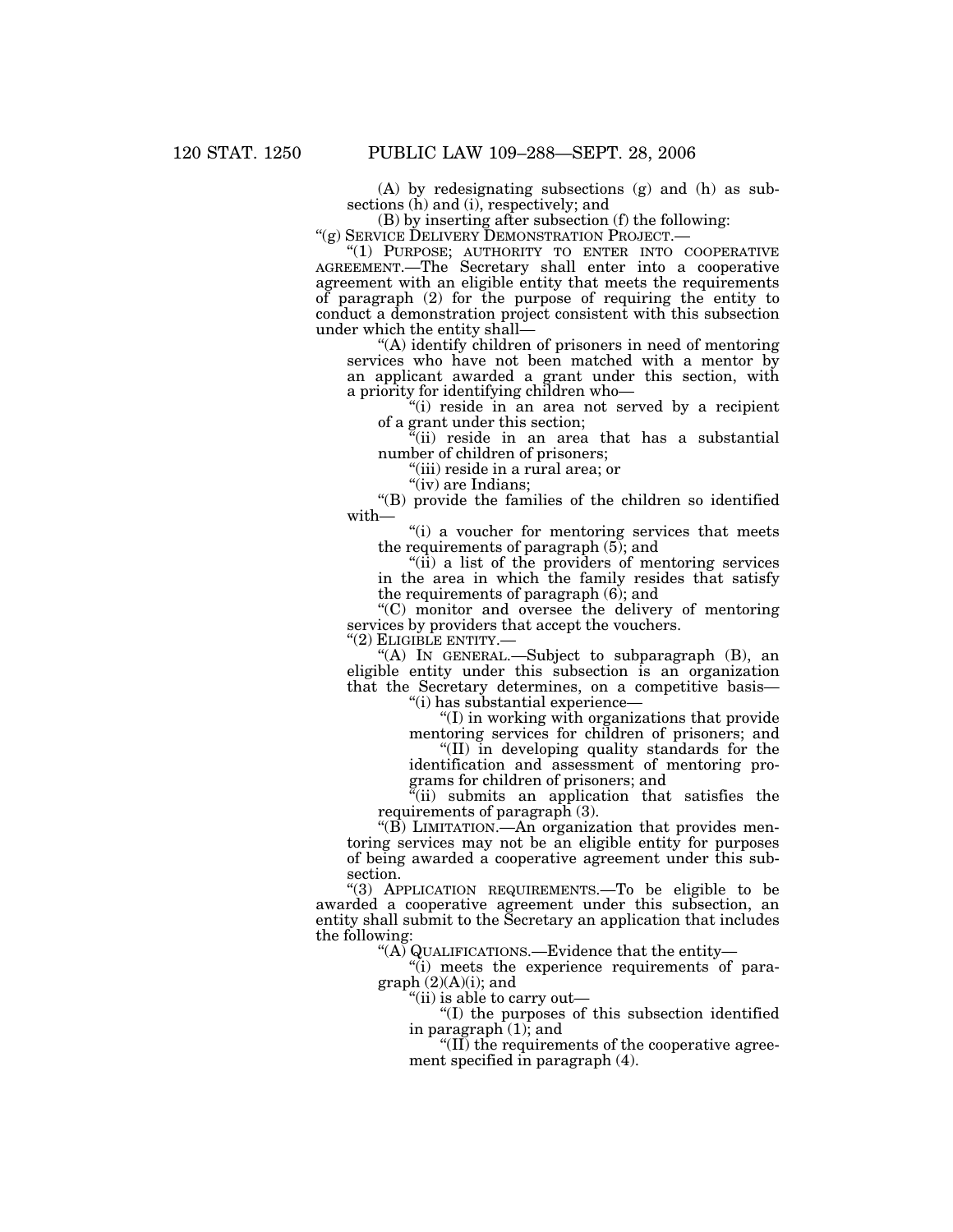''(B) SERVICE DELIVERY PLAN.— ''(i) DISTRIBUTION REQUIREMENTS.—Subject to clause (iii), a description of the plan of the entity to ensure the distribution of not less than—

''(I) 3,000 vouchers for mentoring services in the first year in which the cooperative agreement is in effect with that entity;

''(II) 8,000 vouchers for mentoring services in the second year in which the agreement is in effect with that entity; and

''(III) 13,000 vouchers for mentoring services in any subsequent year in which the agreement is in effect with that entity.

''(ii) SATISFACTION OF PRIORITIES.—A description of how the plan will ensure the delivery of mentoring services to children identified in accordance with the requirements of paragraph  $(1)(A)$ .

"(iii) SECRETARIAL AUTHORITY TO MODIFY DISTRIBU-TION REQUIREMENT.—The Secretary may modify the number of vouchers specified in subclauses (I) through (III) of clause (i) to take into account the availability of appropriations and the need to ensure that the vouchers distributed by the entity are for amounts that are adequate to ensure the provision of mentoring services for a 12-month period.

''(C) COLLABORATION AND COOPERATION.—A description of how the entity will ensure collaboration and cooperation with other interested parties, including courts and prisons, with respect to the delivery of mentoring services under the demonstration project.

''(D) OTHER.—Any other information that the Secretary may find necessary to demonstrate the capacity of the entity to satisfy the requirements of this subsection.

"(4) COOPERATIVE AGREEMENT REQUIREMENTS.—A cooperative agreement awarded under this subsection shall require the eligible entity to do the following:

"(A) IDENTIFY QUALITY STANDARDS FOR PROVIDERS.— To work with the Secretary to identify the quality standards that a provider of mentoring services must meet in order to participate in the demonstration project and which, at a minimum, shall include criminal records checks for individuals who are prospective mentors and shall prohibit approving any individual to be a mentor if the criminal records check of the individual reveals a conviction which would prevent the individual from being approved as a foster or adoptive parent under section  $471(a)(20)(A)$ .

''(B) IDENTIFY ELIGIBLE PROVIDERS.—To identify and Records. compile a list of those providers of mentoring services in any of the 50 States or the District of Columbia that meet the quality standards identified pursuant to subparagraph (A).

''(C) IDENTIFY ELIGIBLE CHILDREN.—To identify children of prisoners who require mentoring services, consistent with the priorities specified in paragraph  $(1)(A)$ .

''(D) MONITOR AND OVERSEE DELIVERY OF MENTORING SERVICES.—To satisfy specific requirements of the Secretary for monitoring and overseeing the delivery of mentoring

Law enforcement and crime.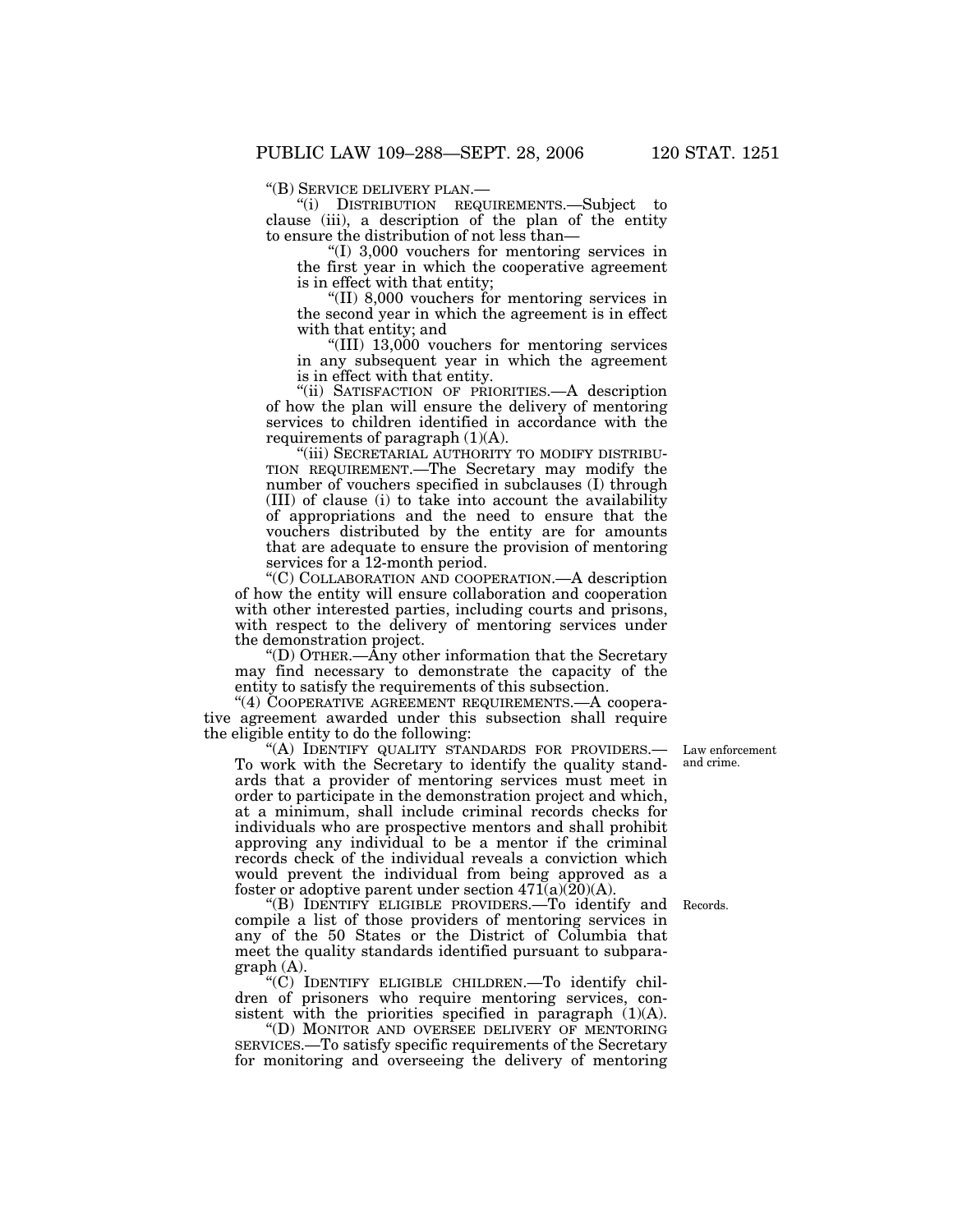services under the demonstration project, which shall include a requirement to ensure that providers of mentoring services under the project report data on the children served and the types of mentoring services provided.

''(E) RECORDS, REPORTS, AND AUDITS.—To maintain any records, make any reports, and cooperate with any reviews and audits that the Secretary determines are necessary to oversee the activities of the entity in carrying out the demonstration project under this subsection.

''(F) EVALUATIONS.—To cooperate fully with any evaluations of the demonstration project, including collecting and monitoring data and providing the Secretary or the Secretary's designee with access to records and staff related to the conduct of the project.

"(G) LIMITATION ON ADMINISTRATIVE EXPENDITURES.-To ensure that administrative expenditures incurred by the entity in conducting the demonstration project with respect to a fiscal year do not exceed the amount equal to 10 percent of the amount awarded to carry out the project for that year.

 $\sqrt[3]{5}$  VOUCHER REQUIREMENTS.—A voucher for mentoring services provided to the family of a child identified in accordance with paragraph  $(1)(A)$  shall meet the following requirements:

"(A) TOTAL PAYMENT AMOUNT; 12-MONTH SERVICE PERIOD.—The voucher shall specify the total amount to be paid a provider of mentoring services for providing the child on whose behalf the voucher is issued with mentoring services for a 12-month period.

''(B) PERIODIC PAYMENTS AS SERVICES PROVIDED.—

''(i) IN GENERAL.—The voucher shall specify that it may be redeemed with the eligible entity by the provider accepting the voucher in return for agreeing to provide mentoring services for the child on whose behalf the voucher is issued.

"(ii) DEMONSTRATION OF THE PROVISION OF SERV-ICES.—A provider that redeems a voucher issued by the eligible entity shall receive periodic payments from the eligible entity during the 12-month period that the voucher is in effect upon demonstration of the provision of significant services and activities related to the provision of mentoring services to the child on whose behalf the voucher is issued.

''(6) PROVIDER REQUIREMENTS.—In order to participate in the demonstration project, a provider of mentoring services shall—

"(A) meet the quality standards identified by the eligible entity in accordance with paragraph (1);

''(B) agree to accept a voucher meeting the requirements of paragraph  $(5)$  as payment for the provision of mentoring services to a child on whose behalf the voucher is issued;

''(C) demonstrate that the provider has the capacity, and has or will have nonfederal resources, to continue supporting the provision of mentoring services to the child on whose behalf the voucher is issued, as appropriate,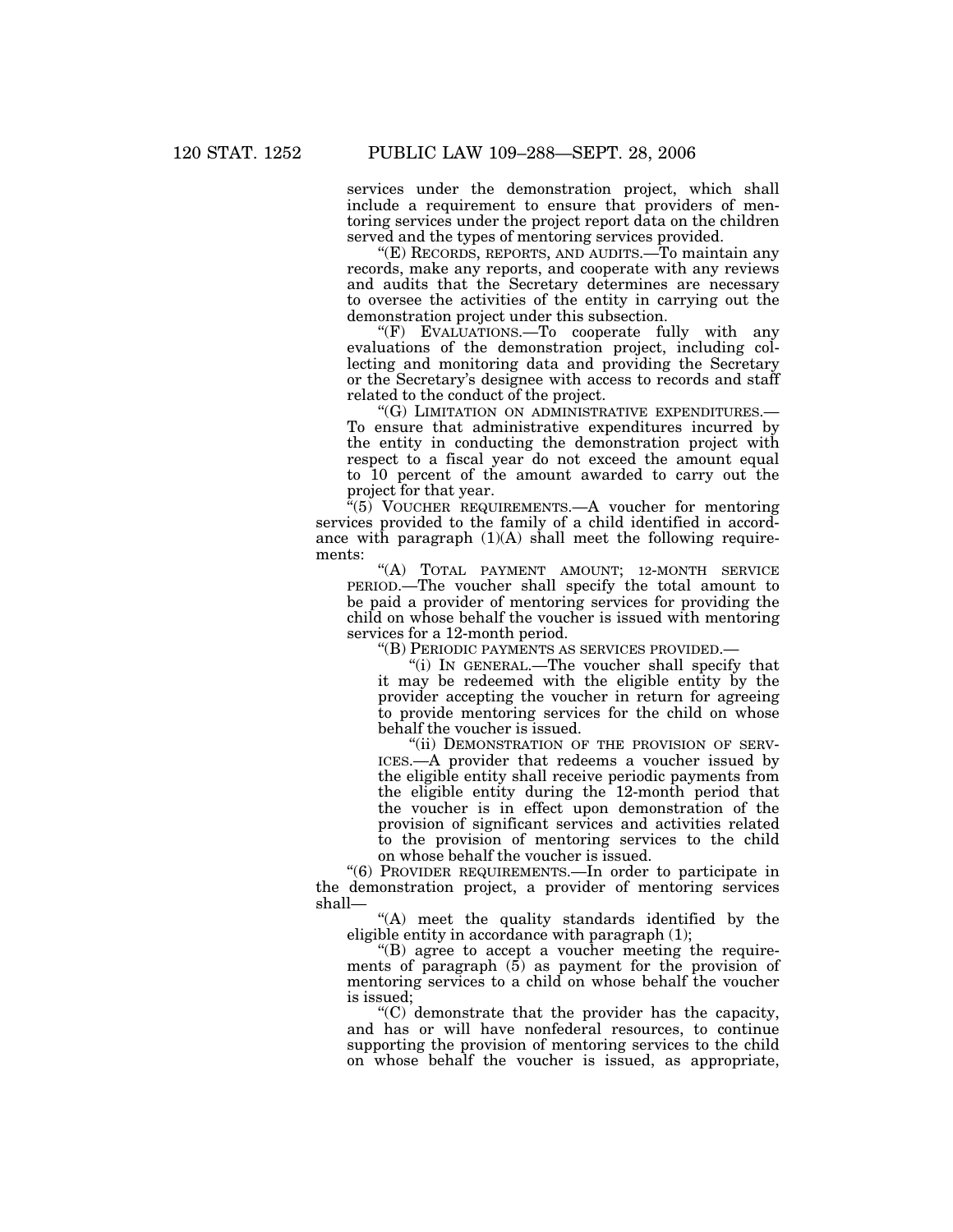after the conclusion of the 12-month period during which the voucher is in effect; and

''(D) if the provider is a recipient of a grant under this section, demonstrate that the provider has exhausted its capacity for providing mentoring services under the grant.<br>"(7) 3-YEAR PERIOD; OPTION FOR RENEWAL.—

"(A) IN GENERAL.—A cooperative agreement awarded under this subsection shall be effective for a 3-year period.

''(B) RENEWAL.—The cooperative agreement may be renewed for an additional period, not to exceed 2 years and subject to any conditions that the Secretary may specify that are not inconsistent with the requirements of this subsection or subsection  $(i)(2)(B)$ , if the Secretary determines that the entity has satisfied the requirements of the agreement and evaluations of the service delivery demonstration project demonstrate that the voucher service delivery method is effective in providing mentoring services to children of prisoners.

''(8) INDEPENDENT EVALUATION AND REPORT.—

**Contracts** 

''(A) IN GENERAL.—The Secretary shall enter into a contract with an independent, private organization to evaluate and prepare a report on the first 2 fiscal years in which the demonstration project is conducted under this subsection.

''(B) DEADLINE FOR REPORT.—Not later than 90 days after the end of the second fiscal year in which the demonstration project is conducted under this subsection, the Secretary shall submit the report required under subparagraph (A) to the Committee on Ways and Means of the House of Representatives and the Committee on Finance of the Senate. The report shall include—

"(i) the number of children as of the end of such second fiscal year who received vouchers for mentoring services; and

''(ii) any conclusions regarding the use of vouchers for the delivery of mentoring services for children of prisoners.

''(9) NO EFFECT ON ELIGIBILITY FOR OTHER FEDERAL ASSIST-ANCE.—A voucher provided to a family under the demonstration project conducted under this subsection shall be disregarded for purposes of determining the eligibility for, or the amount of, any other Federal or federally-supported assistance for the family.''.

(2) CONFORMING AMENDMENTS.—Section 439 of such Act (42 U.S.C. 629i), as amended by subsection (a) of this section and paragraph (1) of this subsection, is amended—

 $(A)$  in subsection  $(a)$ 

(i) in the subsection heading, by striking ''PUR-POSE" and inserting "PURPOSES"; and

(ii) in paragraph (2)—

(I) in the paragraph heading, by striking ''PUR-POSE'' and inserting ''PURPOSES'';

(II) by striking ''The purpose of this section is to authorize the Secretary to make competitive'' and inserting ''The purposes of this section are to authorize the Secretary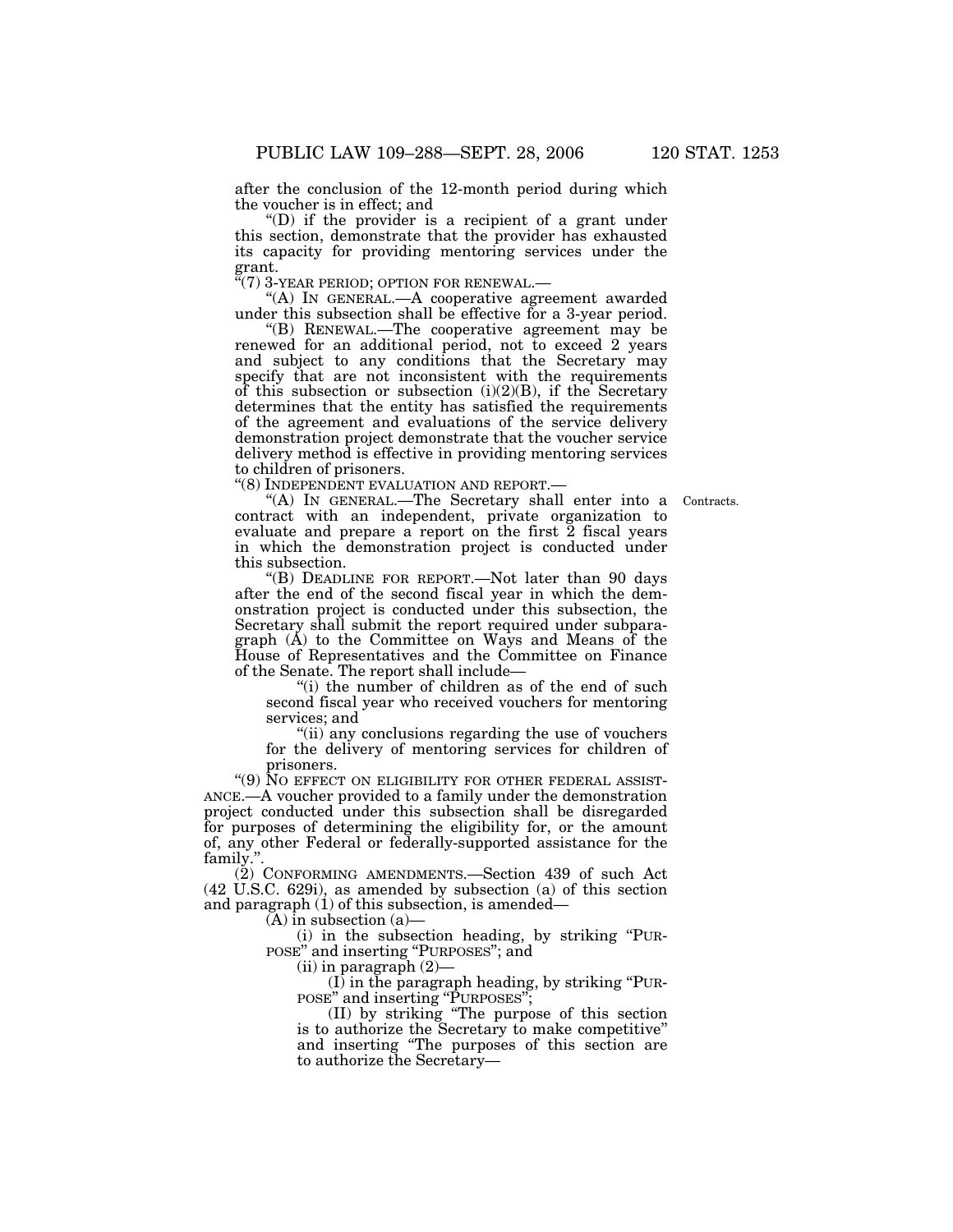''(A) to make competitive'';

(iii) by striking the period at the end and inserting ''; and''; and

(iv) by adding at the end the following:

''(B) to enter into on a competitive basis a cooperative agreement to conduct a service delivery demonstration project in accordance with the requirements of subsection  $\overline{g}$ ).";

 $(B)$  in subsection  $(c)$ —

 $(i)$  by striking " $(h)$ " and inserting " $(i)$ "; and

(ii) by striking " $(h)(2)$ " and inserting " $(i)(2)$ ";

(C) by amending subsection (h) (as so redesignated by paragraph  $(1)(A)$  of this subsection) to read as follows: "(h) INDEPENDENT EVALUATION; REPORTS.-

"(1) INDEPENDENT EVALUATION.—The Secretary shall conduct by grant, contract, or cooperative agreement an independent evaluation of the programs authorized under this section, including the service delivery demonstration project authorized under subsection (g).

"(2) REPORTS.—Not later than 12 months after the date of enactment of this subsection, the Secretary shall submit a report to the Congress that includes the following:

"(A) The characteristics of the mentoring programs funded under this section.

''(B) The plan for implementation of the service delivery demonstration project authorized under subsection (g).

''(C) A description of the outcome-based evaluation of the programs authorized under this section that the Secretary is conducting as of that date of enactment and how the evaluation has been expanded to include an evaluation of the demonstration project authorized under subsection  $(g)$ .

"(D) The date on which the Secretary shall submit a final report on the evaluation to the Congress.''; and

(D) in subsection (i) (as so redesignated)—

(i) in the subsection heading, by striking ''RESERVA-TION'' and inserting ''RESERVATIONS''; and

 $(iii)$  in paragraph  $(2)$ —

(I) by amending the paragraph heading to read as follows: ''RESERVATIONS'';

(II) by striking ''The'' and inserting the following:

"(A) RESEARCH, TECHNICAL ASSISTANCE, AND EVALUA-TION.—The''; and

(III) by adding at the end the following:

''(B) SERVICE DELIVERY DEMONSTRATION PROJECT.—

''(i) IN GENERAL.—Subject to clause (ii), for purposes of awarding a cooperative agreement to conduct the service delivery demonstration project authorized under subsection (g), the Secretary shall reserve not more than—

 $f(1)$  \$5,000,000 of the amount appropriated under paragraph (1) for the first fiscal year in which funds are to be awarded for the agreement;

''(II) \$10,000,000 of the amount appropriated under paragraph (1) for the second fiscal year in

Grants. Contracts.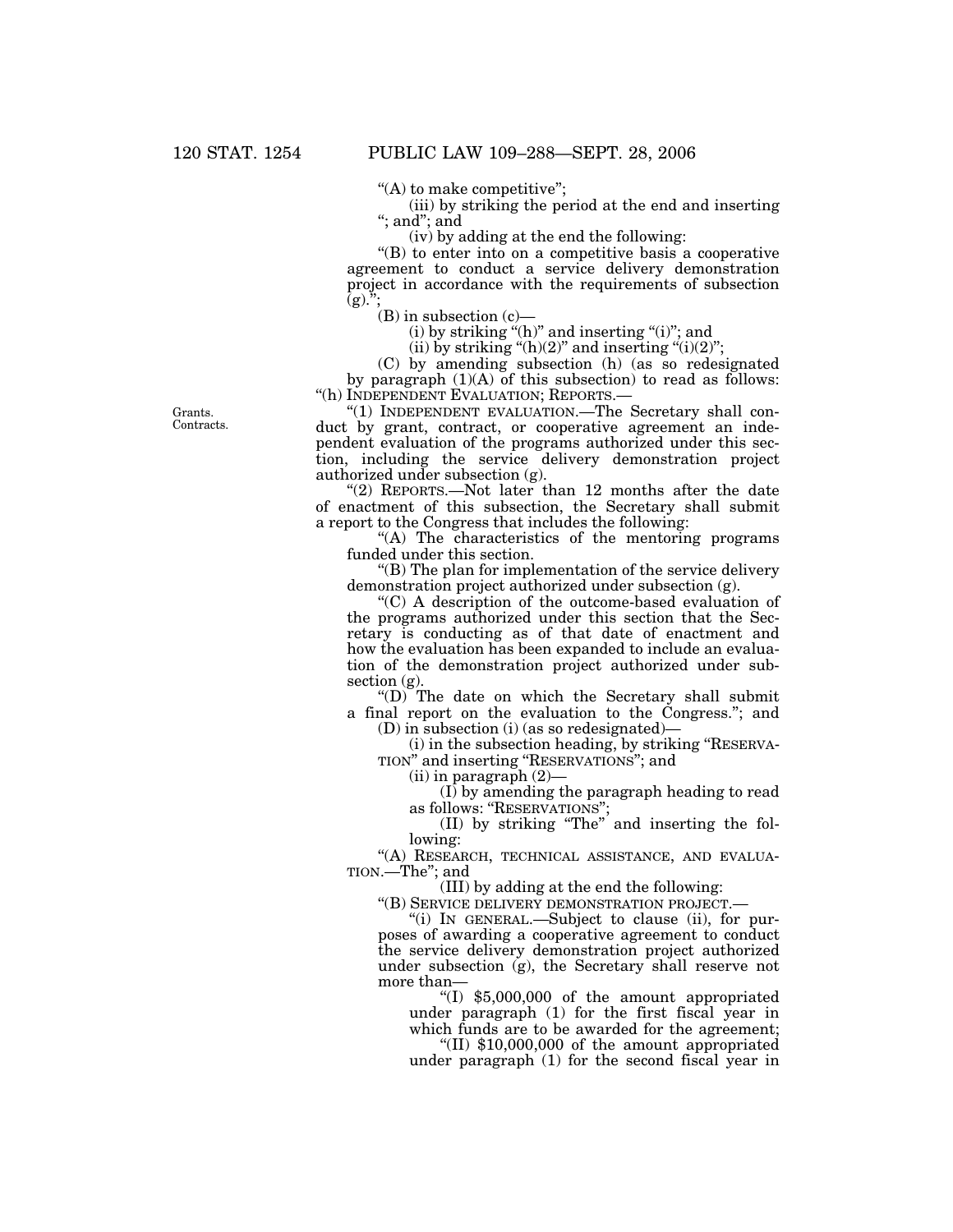which funds are to be awarded for the agreement; and

''(III) \$15,000,000 of the amount appropriated under paragraph (1) for the third fiscal year in which funds are to be awarded for the agreement.<br>"(ii) ASSURANCE OF FUNDING FOR GENERAL PRO-

GRAM GRANTS.—With respect to any fiscal year, no funds may be awarded for a cooperative agreement under subsection (g), unless at least  $$25,000,000$  of the amount appropriated under paragraph (1) for that fiscal year is used by the Secretary for making grants under this section for that fiscal year.''.

# **SEC. 9. REAUTHORIZATION OF THE COURT IMPROVEMENT PROGRAM.**

Section 438 of the Social Security Act (42 U.S.C. 629h) is amended in each of subsections  $(c)(1)(A)$  and  $(d)$  by striking "2006" and inserting "2011".

# **SEC. 10. REQUIREMENT FOR FOSTER CARE PROCEEDING TO INCLUDE, IN AN AGE-APPROPRIATE MANNER, CONSULTATION WITH THE CHILD THAT IS THE SUBJECT OF THE PROCEEDING.**

Section 475(5)(C) of the Social Security Act (42 U.S.C. 675(5)(C)) is amended—

 $(1)$  by inserting "(i)" after "with respect to each such child,";  $(2)$  by striking "and procedural safeguards shall also" and inserting ''(ii) procedural safeguards shall''; and

(3) by inserting ''and (iii) procedural safeguards shall be applied to assure that in any permanency hearing held with respect to the child, including any hearing regarding the transition of the child from foster care to independent living, the court or administrative body conducting the hearing consults, in an age-appropriate manner, with the child regarding the proposed permanency or transition plan for the child;'' after ''parents;''.

# **SEC. 11. TECHNICAL AMENDMENTS.**

(a) UPDATING OF ARCHAIC LANGUAGE.—

(1) Section 423 of the Social Security Act, as so redesignated by section 6(b)(2) of this Act—

(A) is amended by striking ''per centum'' and inserting "percent"; and

(B) by striking ''He'' and inserting ''The Secretary''.

(2) Section 424(a) of such Act, as so redesignated by section  $6(b)(2)$  of this Act, is amended by striking "per centum" and inserting "percent".

(b) ELIMINATION OF OBSOLETE PROVISION.—Section 426 of such Act (42 U.S.C. 626) is amended by striking subsection (b) and redesignating subsection (c) as subsection (b).

(c) TECHNICAL CORRECTION.—Section  $431(a)(6)$  of such Act (42) U.S.C.  $629a(a)(6)$  is amended by striking "1986" and inserting ''1996''.

### **SEC. 12. EFFECTIVE DATES.**

(a) IN GENERAL.—Except as otherwise provided in this Act, the amendments made by this Act shall take effect on October 1, 2006, and shall apply to payments under parts B and E of title IV of the Social Security Act for calendar quarters beginning

42 USC 621 note.